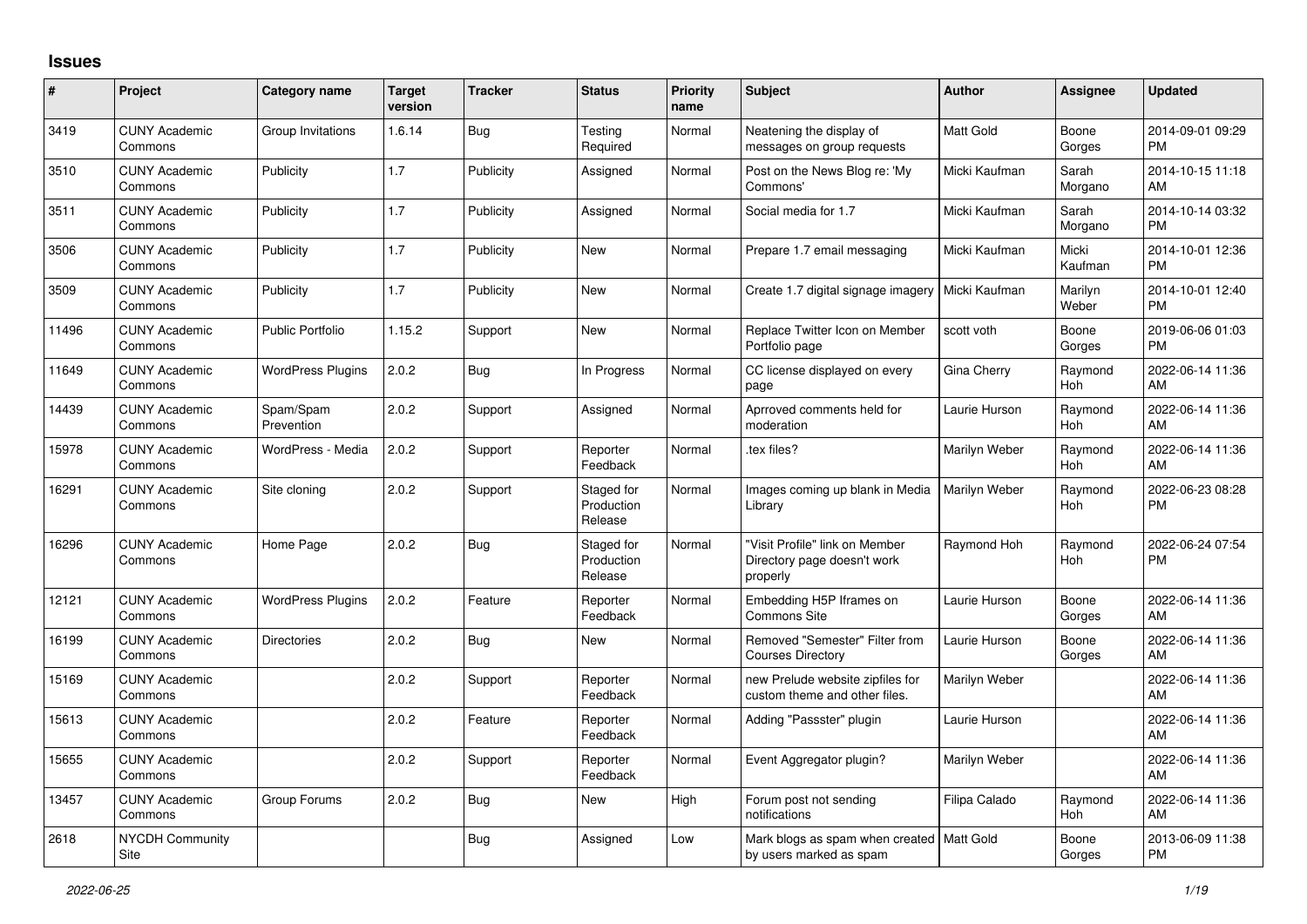| #     | Project                                                                 | <b>Category name</b>     | <b>Target</b><br>version | <b>Tracker</b> | <b>Status</b>        | <b>Priority</b><br>name | <b>Subject</b>                                                       | <b>Author</b>           | <b>Assignee</b>       | <b>Updated</b>                |
|-------|-------------------------------------------------------------------------|--------------------------|--------------------------|----------------|----------------------|-------------------------|----------------------------------------------------------------------|-------------------------|-----------------------|-------------------------------|
| 2576  | <b>NYCDH Community</b><br>Site                                          |                          |                          | <b>Bug</b>     | Hold                 | Low                     | Test Next Button in Javascript<br><b>Tutorial Under Activities</b>   | <b>Mark Newton</b>      | Alex Gil              | 2013-05-18 02:55<br><b>PM</b> |
| 2577  | NYCDH Community<br>Site                                                 |                          |                          | Feature        | Assigned             | Low                     | Investigate Potential to Add Links<br>to the Forum                   | Mark Newton             | Alex Gil              | 2013-05-16 09:40<br><b>PM</b> |
| 15516 | <b>CUNY Academic</b><br>Commons                                         | <b>WordPress Plugins</b> |                          | Bug            | Reporter<br>Feedback | Normal                  | Can't publish or save draft of post<br>on wordpress.com              | Raffi<br>Khatchadourian | Raymond<br><b>Hoh</b> | 2022-03-02 05:52<br><b>PM</b> |
| 16110 | <b>CUNY Academic</b><br>Commons                                         |                          |                          | Support        | Reporter<br>Feedback | Normal                  | remove Creative Commons<br>license from pages?                       | Marilyn Weber           | Raymond<br><b>Hoh</b> | 2022-05-17 06:11<br><b>PM</b> |
| 16177 | <b>CUNY Academic</b><br>Commons                                         | Reply By Email           |                          | Bug            | <b>New</b>           | Normal                  | Switch to Inbound mode for RBE                                       | Raymond Hoh             | Raymond<br>Hoh        | 2022-05-30 04:32<br><b>PM</b> |
| 16245 | <b>CUNY Academic</b><br>Commons                                         | WordPress (misc)         |                          | <b>Bug</b>     | Reporter<br>Feedback | Normal                  | Save Button missing on<br>WordPress Profile page                     | scott voth              | Raymond<br><b>Hoh</b> | 2022-06-16 03:09<br><b>PM</b> |
| 2571  | <b>NYCDH Community</b><br>Site                                          |                          |                          | Feature        | Assigned             | Normal                  | Add Google custom search box to<br>homepage                          | <b>Mark Newton</b>      | Raymond<br><b>Hoh</b> | 2013-05-18 07:49<br><b>PM</b> |
| 2574  | <b>NYCDH Community</b><br>Site                                          |                          |                          | Feature        | Assigned             | Normal                  | Add Way to Upload Files to<br>Groups                                 | <b>Mark Newton</b>      | Raymond<br>Hoh        | 2013-05-18 07:46<br><b>PM</b> |
| 8992  | <b>NYCDH Community</b><br><b>Site</b>                                   |                          |                          | <b>Bug</b>     | Assigned             | Normal                  | Multiple RBE error reports                                           | Matt Gold               | Raymond<br><b>Hoh</b> | 2017-12-11 05:43<br><b>PM</b> |
| 2573  | NYCDH Community<br>Site                                                 |                          |                          | Feature        | Reporter<br>Feedback | Normal                  | Add dh_nyc twitter list feed to site                                 | <b>Mark Newton</b>      | <b>Matt Gold</b>      | 2013-05-16 11:42<br><b>PM</b> |
| 12062 | AD/O365 Transition<br>from NonMatric to<br><b>Matriculated Students</b> |                          |                          | Feature        | In Progress          | Normal                  | create solution and console<br>project                               | Emilio Rodriguez        | Emilio<br>Rodriguez   | 2019-11-12 03:56<br><b>PM</b> |
| 14908 | <b>CUNY Academic</b><br>Commons                                         | Performance              |                          | Bug            | <b>New</b>           | Normal                  | Stale object cache on cdev                                           | Raymond Hoh             | Boone<br>Gorges       | 2021-12-07 09:45<br>AM        |
| 15767 | <b>CUNY Academic</b><br>Commons                                         | WordPress (misc)         |                          | Support        | <b>New</b>           | Normal                  | Site loading slowly                                                  | scott voth              | Boone<br>Gorges       | 2022-04-04 08:56<br><b>PM</b> |
| 11968 | JustPublics@365<br>MediaCamp                                            |                          |                          | Feature        | <b>New</b>           | Normal                  | Nanoscience Retractable Display<br>Unit                              | Donald Cherry           | Bonnie<br>Eissner     | 2021-02-19 08:50<br>AM        |
| 14784 | <b>CUNY Academic</b><br>Commons                                         |                          |                          | Support        | Reporter<br>Feedback | Normal                  | User report of logo problem when<br>using Customizer theme           | Marilyn Weber           |                       | 2021-09-17 10:25<br>AM        |
| 14792 | <b>CUNY Academic</b><br>Commons                                         |                          |                          | <b>Bug</b>     | <b>New</b>           | Normal                  | Inconsistent email notifications<br>from gravity forms               | Raffi<br>Khatchadourian |                       | 2021-10-04 01:50<br><b>PM</b> |
| 14936 | <b>CUNY Academic</b><br>Commons                                         |                          |                          | Bug            | <b>New</b>           | Normal                  | Commons websites blocked by<br>SPS campus network                    | Laurie Hurson           |                       | 2021-11-03 03:57<br><b>PM</b> |
| 14940 | <b>CUNY Academic</b><br>Commons                                         |                          |                          | Bug            | <b>New</b>           | Normal                  | Discrepancy between Commons<br>profile "sites" and actual # of sites | Laurie Hurson           |                       | 2021-11-08 11:09<br>AM        |
| 15045 | <b>CUNY Academic</b><br>Commons                                         |                          |                          | Support        | <b>New</b>           | Normal                  | no result for KCeL in the search<br>box on the commons               | Marilyn Weber           |                       | 2021-12-10 11:29<br>AM        |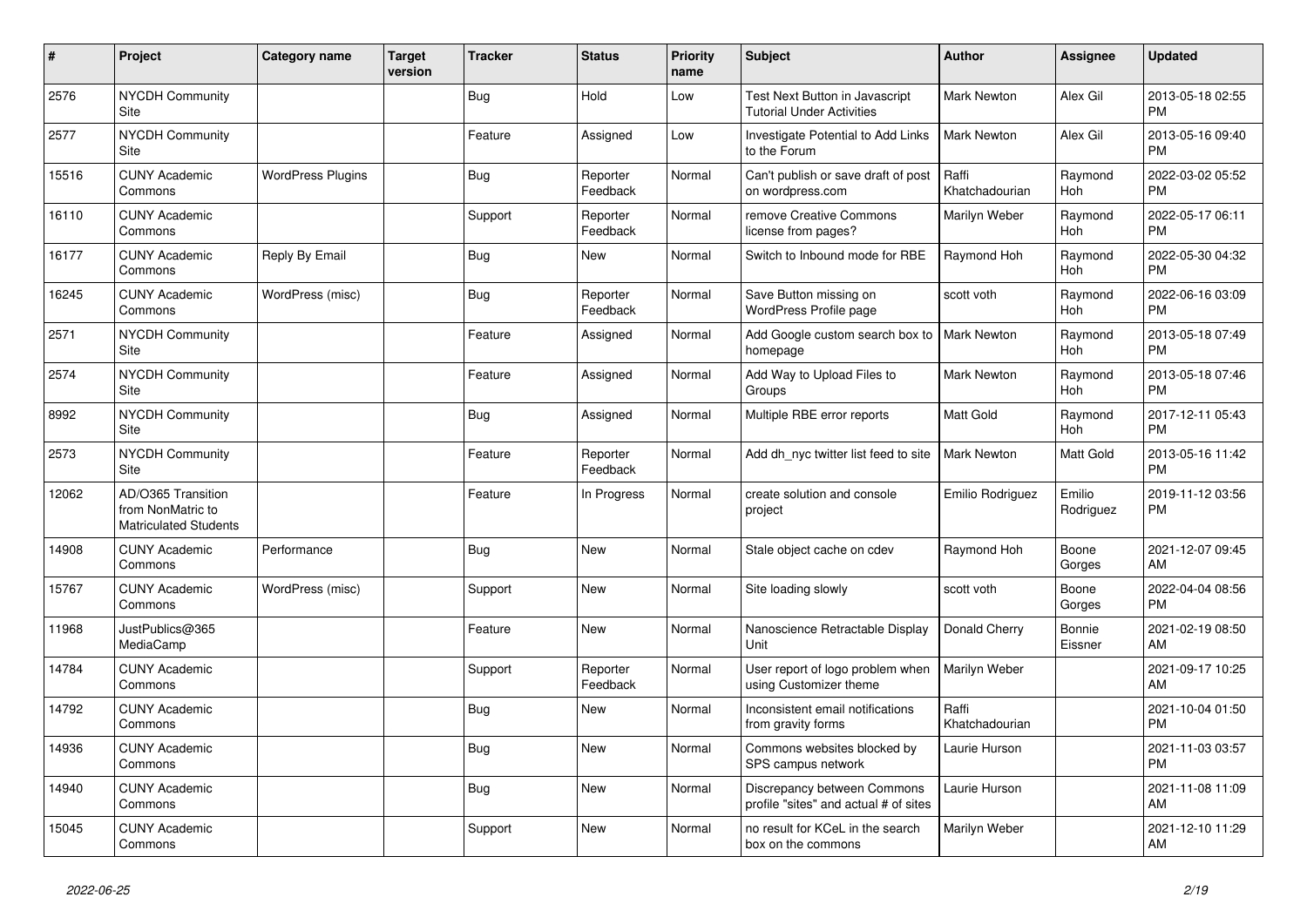| #     | Project                         | <b>Category name</b>           | <b>Target</b><br>version | <b>Tracker</b> | <b>Status</b>        | <b>Priority</b><br>name | <b>Subject</b>                                                   | <b>Author</b>           | <b>Assignee</b>     | <b>Updated</b>                |
|-------|---------------------------------|--------------------------------|--------------------------|----------------|----------------------|-------------------------|------------------------------------------------------------------|-------------------------|---------------------|-------------------------------|
| 15260 | <b>CUNY Academic</b><br>Commons |                                |                          | Support        | Reporter<br>Feedback | Normal                  | Diacritical markings   European<br><b>Stages</b>                 | Marilyn Weber           |                     | 2022-02-04 08:16<br>AM        |
| 15370 | <b>CUNY Academic</b><br>Commons |                                |                          | Support        | Reporter<br>Feedback | Normal                  | All-in-One Event Calendar?                                       | Marilyn Weber           |                     | 2022-02-17 11:03<br>AM        |
| 15565 | <b>CUNY Academic</b><br>Commons |                                |                          | Support        | New                  | Normal                  | Events - send updates to an email<br>listserv                    | Marilyn Weber           |                     | 2022-03-10 01:06<br><b>PM</b> |
| 15757 | <b>CUNY Academic</b><br>Commons |                                |                          | Bug            | <b>New</b>           | Normal                  | Members # do not match                                           | Laurie Hurson           |                     | 2022-03-30 04:52<br><b>PM</b> |
| 16099 | <b>CUNY Academic</b><br>Commons |                                |                          | Support        | Reporter<br>Feedback | Normal                  | request for Newsletter Glue                                      | Marilyn Weber           |                     | 2022-05-13 12:14<br><b>PM</b> |
| 16255 | <b>CUNY Academic</b><br>Commons | WordPress (misc)               |                          | Bug            | <b>New</b>           | Normal                  | Need to define 'MULTISITE'<br>constant in wp-config.php          | Raymond Hoh             |                     | 2022-06-19 09:31<br>AM        |
| 16290 | <b>CUNY Academic</b><br>Commons |                                |                          | Feature        | Reporter<br>Feedback | Normal                  | Add Table Of Contents Block<br>plug-in                           | Raffi<br>Khatchadourian |                     | 2022-06-24 10:26<br>AM        |
| 15685 | <b>CUNY Academic</b><br>Commons |                                |                          | Support        | <b>New</b>           | High                    | problem with chrome?                                             | Marilyn Weber           |                     | 2022-04-25 03:40<br><b>PM</b> |
| 16294 | <b>CUNY Academic</b><br>Commons |                                |                          | Bug            | <b>New</b>           | Urgent                  | CAC is down                                                      | Raffi<br>Khatchadourian |                     | 2022-06-24 02:36<br><b>PM</b> |
| 10439 | <b>CUNY Academic</b><br>Commons | Design                         | 2.1.0                    | Design/UX      | New                  | Normal                  | Create Style Guide for Commons                                   | Sonja Leix              | Sara Cannon         | 2022-06-23 06:20<br><b>PM</b> |
| 13946 | <b>CUNY Academic</b><br>Commons | <b>WordPress Plugins</b>       | 2.1.0                    | Support        | Assigned             | Normal                  | <b>Custom Embed handler For</b><br>OneDrive files                | scott voth              | Raymond<br>Hoh      | 2022-05-26 10:46<br>AM        |
| 13891 | <b>CUNY Academic</b><br>Commons | Internal Tools and<br>Workflow | 2.1.0                    | Feature        | New                  | Normal                  | Migrate automated linting to<br>GitHub Actions                   | Boone Gorges            | Jeremy Felt         | 2022-05-26 10:45<br>AM        |
| 15194 | <b>CUNY Academic</b><br>Commons | Internal Tools and<br>Workflow | 2.1.0                    | Feature        | New                  | Normal                  | PHPCS sniff for un-restored<br>switch_to_blog() calls            | <b>Boone Gorges</b>     | Jeremy Felt         | 2022-05-26 10:45<br>AM        |
| 15883 | <b>CUNY Academic</b><br>Commons |                                | 2.1.0                    | Feature        | New                  | Normal                  | Release BPGES update                                             | <b>Boone Gorges</b>     | Boone<br>Gorges     | 2022-05-26 10:39<br>AM        |
| 1423  | <b>CUNY Academic</b><br>Commons | BuddyPress (misc)              | Future<br>release        | Feature        | Assigned             | Low                     | Show an avatar for pingback<br>comment activity items            | Boone Gorges            | Tahir Butt          | 2016-10-24 12:03<br><b>PM</b> |
| 310   | <b>CUNY Academic</b><br>Commons | BuddyPress (misc)              | Future<br>release        | Feature        | Assigned             | Low                     | <b>Friend Request Email</b>                                      | Matt Gold               | Samantha<br>Raddatz | 2015-11-09 05:08<br><b>PM</b> |
| 1456  | <b>CUNY Academic</b><br>Commons | Group Invitations              | Future<br>release        | Feature        | Reporter<br>Feedback | Low                     | Invite to Group Button from Profile   Matt Gold<br>Field         |                         | Samantha<br>Raddatz | 2015-11-09 05:59<br><b>PM</b> |
| 5050  | <b>CUNY Academic</b><br>Commons | Social Paper                   | Future<br>release        | Feature        | New                  | Low                     | Making comments visible in SP<br>editing mode (SP suggestion #1) | Marilyn Weber           | Samantha<br>Raddatz | 2019-09-17 11:10<br><b>PM</b> |
| 5053  | <b>CUNY Academic</b><br>Commons | Social Paper                   | Future<br>release        | Feature        | <b>New</b>           | Low                     | Scrollable menu to add readers<br>(SP suggestion #4)             | Marilyn Weber           | Samantha<br>Raddatz | 2016-04-21 05:21<br><b>PM</b> |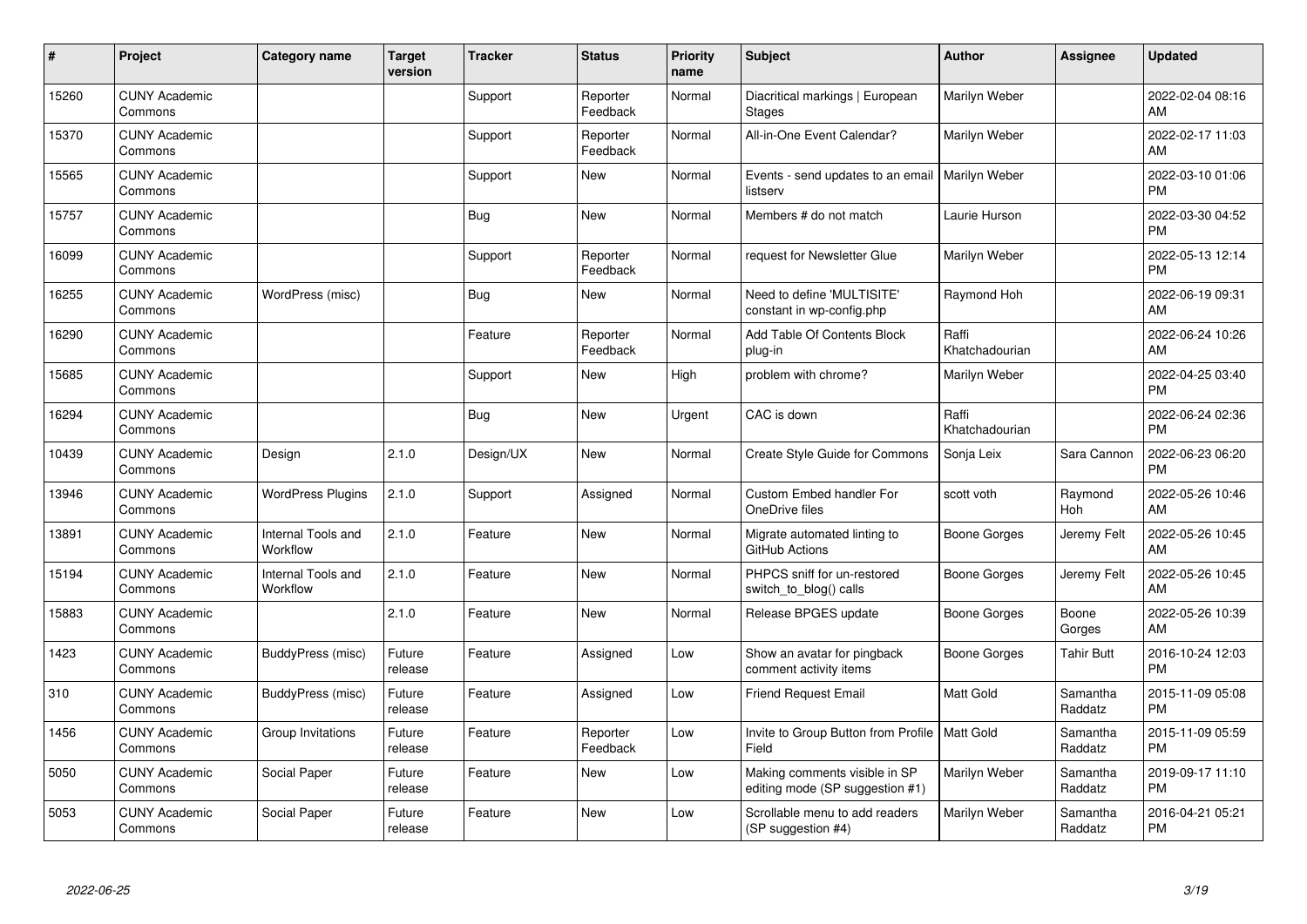| #     | Project                         | <b>Category name</b>       | <b>Target</b><br>version | <b>Tracker</b> | <b>Status</b>        | <b>Priority</b><br>name | Subject                                                                                                                                               | <b>Author</b>           | Assignee              | <b>Updated</b>                |
|-------|---------------------------------|----------------------------|--------------------------|----------------|----------------------|-------------------------|-------------------------------------------------------------------------------------------------------------------------------------------------------|-------------------------|-----------------------|-------------------------------|
| 5058  | <b>CUNY Academic</b><br>Commons | Social Paper               | Future<br>release        | Feature        | <b>New</b>           | Low                     | Can there be a clearer signal that<br>even when comments have<br>already been made you add<br>comments by clicking on the side?<br>(SP suggestion #5) | Marilyn Weber           | Samantha<br>Raddatz   | 2016-02-11 10:24<br><b>PM</b> |
| 333   | <b>CUNY Academic</b><br>Commons | <b>Email Notifications</b> | Future<br>release        | Feature        | Assigned             | Low                     | Delay Forum Notification Email<br>Delivery Until After Editing Period<br>Ends                                                                         | Matt Gold               | Raymond<br>Hoh        | 2015-11-09 06:01<br><b>PM</b> |
| 1192  | <b>CUNY Academic</b><br>Commons | <b>Group Files</b>         | Future<br>release        | Feature        | Assigned             | Low                     | When posting group files, allow<br>users to add a category without<br>saving                                                                          | Matt Gold               | Raymond<br>Hoh        | 2015-11-09 05:53<br><b>PM</b> |
| 4535  | <b>CUNY Academic</b><br>Commons | My Commons                 | Future<br>release        | Bug            | <b>New</b>           | Low                     | My Commons filter issue                                                                                                                               | scott voth              | Raymond<br><b>Hoh</b> | 2015-09-01 11:17<br>AM        |
| 5016  | <b>CUNY Academic</b><br>Commons | Events                     | Future<br>release        | Feature        | Assigned             | Low                     | Allow comments to be posted on<br>events                                                                                                              | Matt Gold               | Raymond<br>Hoh        | 2019-03-01 02:23<br><b>PM</b> |
| 6749  | <b>CUNY Academic</b><br>Commons | Events                     | Future<br>release        | Bug            | New                  | Low                     | BPEO iCal request can trigger<br>very large number of DB queries                                                                                      | <b>Boone Gorges</b>     | Raymond<br>Hoh        | 2016-11-15 10:09<br><b>PM</b> |
| 11971 | <b>CUNY Academic</b><br>Commons | <b>Email Notifications</b> | Future<br>release        | <b>Bug</b>     | Reporter<br>Feedback | Low                     | Pictures obscured in emailed post<br>notifications                                                                                                    | Marilyn Weber           | Raymond<br><b>Hoh</b> | 2019-11-21 01:14<br><b>PM</b> |
| 6392  | <b>CUNY Academic</b><br>Commons | Group Forums               | Future<br>release        | Design/UX      | Assigned             | Low                     | Composition/Preview Panes in<br>Forum Posts                                                                                                           | Luke Waltzer            | Paige Dupont          | 2016-10-21 04:26<br><b>PM</b> |
| 8498  | <b>CUNY Academic</b><br>Commons | <b>WordPress Plugins</b>   | Future<br>release        | Feature        | <b>New</b>           | Low                     | <b>Gravity Forms Email Users</b>                                                                                                                      | Raffi<br>Khatchadourian | Matt Gold             | 2017-10-13 12:58<br><b>PM</b> |
| 940   | <b>CUNY Academic</b><br>Commons | Redmine                    | Future<br>release        | Feature        | Assigned             | Low                     | Communication with users after<br>releases                                                                                                            | <b>Matt Gold</b>        | Dominic<br>Giglio     | 2012-09-09 04:36<br><b>PM</b> |
| 1983  | <b>CUNY Academic</b><br>Commons | Home Page                  | Future<br>release        | Feature        | Assigned             | Low                     | Media Library integration with<br>Featured Content plugin                                                                                             | <b>Boone Gorges</b>     | Dominic<br>Giglio     | 2014-03-17 10:34<br>AM        |
| 3354  | <b>CUNY Academic</b><br>Commons | <b>Group Files</b>         | Future<br>release        | Feature        | Assigned             | Low                     | Allow Group Download of Multiple<br><b>Selected Files</b>                                                                                             | <b>Matt Gold</b>        | Chris Stein           | 2014-08-01 08:50<br>AM        |
| 58    | <b>CUNY Academic</b><br>Commons | BuddyPress (misc)          | Future<br>release        | Feature        | Assigned             | Low                     | Make member search sortable by<br>last name                                                                                                           | Roberta Brody           | Boone<br>Gorges       | 2010-08-26 02:38<br><b>PM</b> |
| 519   | <b>CUNY Academic</b><br>Commons | <b>BuddyPress Docs</b>     | Future<br>release        | Feature        | Assigned             | Low                     | TOC for individual docs - for new<br>BP "wiki-like" plugin                                                                                            | scott voth              | Boone<br>Gorges       | 2015-11-09 05:54<br><b>PM</b> |
| 1165  | <b>CUNY Academic</b><br>Commons | <b>Email Invitations</b>   | Future<br>release        | Feature        | Assigned             | Low                     | Allow saved lists of invitees under   Boone Gorges<br>Send Invites                                                                                    |                         | Boone<br>Gorges       | 2015-11-09 06:03<br>PM        |
| 1166  | <b>CUNY Academic</b><br>Commons | <b>Email Invitations</b>   | Future<br>release        | Feature        | New                  | Low                     | Better organizational tools for<br>Sent Invites                                                                                                       | <b>Boone Gorges</b>     | Boone<br>Gorges       | 2015-11-09 06:02<br>PM        |
| 1167  | <b>CUNY Academic</b><br>Commons | <b>Email Invitations</b>   | Future<br>release        | Feature        | New                  | Low                     | Allow email invitations to be<br>resent                                                                                                               | <b>Boone Gorges</b>     | Boone<br>Gorges       | 2015-11-12 12:53<br>AM        |
| 1417  | <b>CUNY Academic</b><br>Commons | <b>BuddyPress Docs</b>     | Future<br>release        | Feature        | Assigned             | Low                     | Bulk actions for BuddyPress Docs   Boone Gorges                                                                                                       |                         | Boone<br>Gorges       | 2016-10-17 10:41<br>PM        |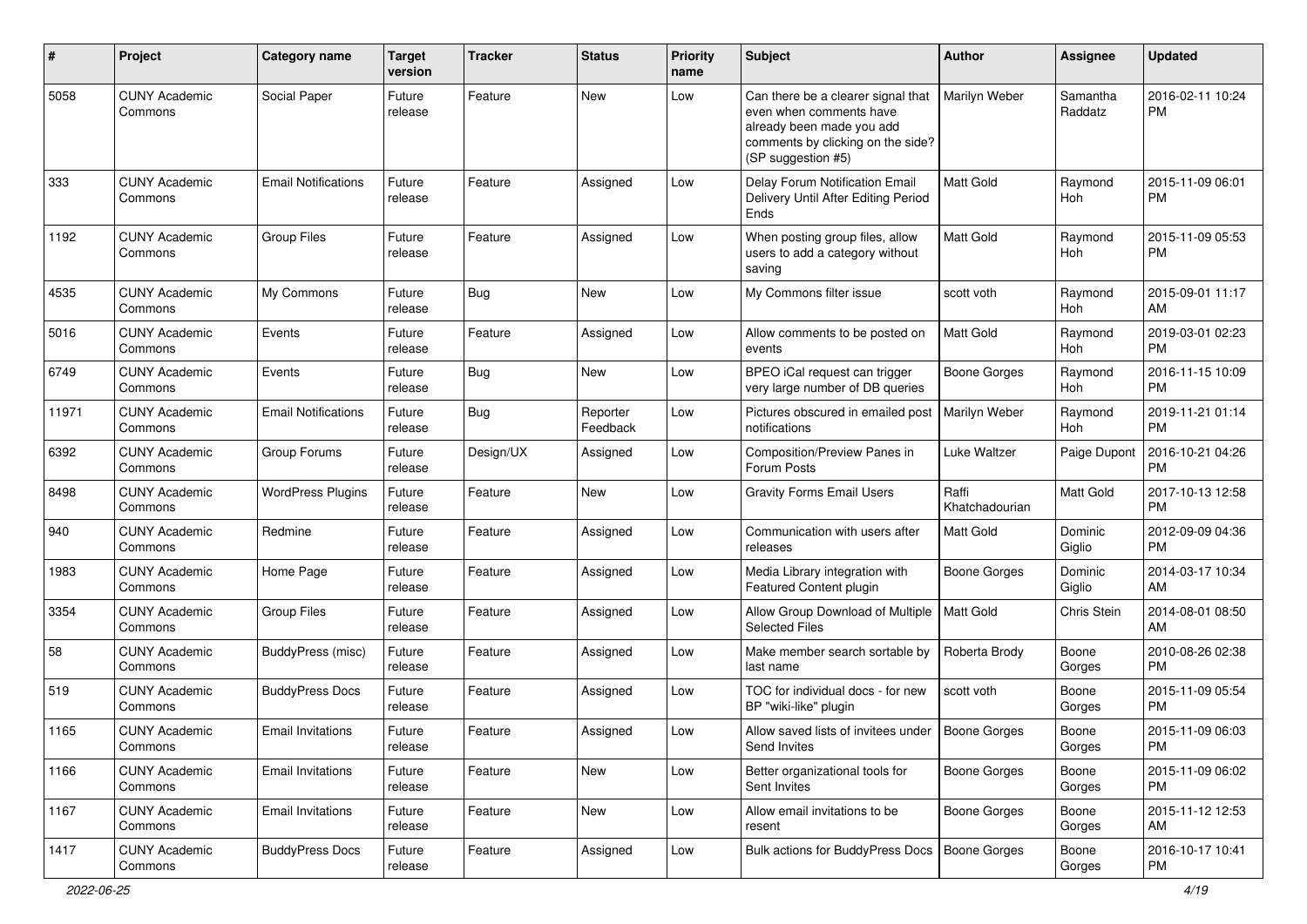| $\#$  | <b>Project</b>                  | <b>Category name</b>     | <b>Target</b><br>version | <b>Tracker</b> | <b>Status</b>        | <b>Priority</b><br>name | <b>Subject</b>                                                                                    | Author              | Assignee            | <b>Updated</b>                |
|-------|---------------------------------|--------------------------|--------------------------|----------------|----------------------|-------------------------|---------------------------------------------------------------------------------------------------|---------------------|---------------------|-------------------------------|
| 1562  | <b>CUNY Academic</b><br>Commons | <b>WordPress Plugins</b> | Future<br>release        | Feature        | Assigned             | Low                     | Play with NYT Collaborative<br><b>Authoring Tool</b>                                              | <b>Matt Gold</b>    | Boone<br>Gorges     | 2015-01-05 08:47<br><b>PM</b> |
| 2013  | <b>CUNY Academic</b><br>Commons | <b>Public Portfolio</b>  | Future<br>release        | Feature        | Assigned             | Low                     | Have Profile Privacy Options<br>show up only for filled-in fields                                 | <b>Matt Gold</b>    | Boone<br>Gorges     | 2015-11-09 06:09<br><b>PM</b> |
| 2223  | <b>CUNY Academic</b><br>Commons | <b>WordPress Plugins</b> | Future<br>release        | Feature        | Assigned             | Low                     | Add Participad to the CUNY<br><b>Academic Commons</b>                                             | <b>Matt Gold</b>    | Boone<br>Gorges     | 2014-09-17 10:03<br><b>PM</b> |
| 2325  | <b>CUNY Academic</b><br>Commons | BuddyPress (misc)        | Future<br>release        | Feature        | Assigned             | Low                     | Profile should have separate<br>fields for first/last names                                       | local admin         | Boone<br>Gorges     | 2015-11-09 06:09<br><b>PM</b> |
| 2610  | <b>CUNY Academic</b><br>Commons | Group Invitations        | Future<br>release        | Feature        | Assigned             | Low                     | Request: Custom invitation<br>message to group invites                                            | local admin         | Boone<br>Gorges     | 2015-11-09 06:13<br><b>PM</b> |
| 3048  | <b>CUNY Academic</b><br>Commons | <b>Public Portfolio</b>  | Future<br>release        | Feature        | New                  | Low                     | Images for rich text profile fields                                                               | <b>Boone Gorges</b> | Boone<br>Gorges     | 2014-02-19 12:56<br><b>PM</b> |
| 3080  | <b>CUNY Academic</b><br>Commons | <b>Group Files</b>       | Future<br>release        | Feature        | Assigned             | Low                     | Create a system to keep track of<br>file changes                                                  | <b>Matt Gold</b>    | Boone<br>Gorges     | 2014-02-26 10:04<br><b>PM</b> |
| 5052  | <b>CUNY Academic</b><br>Commons | Social Paper             | Future<br>release        | Feature        | <b>New</b>           | Low                     | Sentence by sentence or line by<br>line comments (SP suggestion #3)                               | Marilyn Weber       | Boone<br>Gorges     | 2016-02-11 10:24<br><b>PM</b> |
| 6389  | <b>CUNY Academic</b><br>Commons | <b>BuddyPress Docs</b>   | Future<br>release        | Feature        | <b>New</b>           | Low                     | Make Discussion Area Visible<br>When Editing a Doc                                                | Luke Waltzer        | Boone<br>Gorges     | 2016-10-21 04:16<br><b>PM</b> |
| 8675  | <b>CUNY Academic</b><br>Commons | <b>User Onboarding</b>   | Future<br>release        | Bug            | Reporter<br>Feedback | Low                     | Add new User search screen calls  <br>for the input of email address but<br>doesn't work with one | Paul Hebert         | Boone<br>Gorges     | 2017-10-11 11:17<br>AM        |
| 6356  | <b>CUNY Academic</b><br>Commons | <b>WordPress Plugins</b> | Future<br>release        | Bug            | Reporter<br>Feedback | Low                     | Should Subscribe2 be<br>deprecated?                                                               | Luke Waltzer        |                     | 2017-03-20 12:20<br><b>PM</b> |
| 5581  | <b>CUNY Academic</b><br>Commons | Analytics                | Future<br>release        | Feature        | Assigned             | Normal                  | Explore alternatives to Google<br>Analytics                                                       | <b>Matt Gold</b>    | Valerie<br>Townsend | 2020-04-17 03:12<br><b>PM</b> |
| 3090  | <b>CUNY Academic</b><br>Commons | Twitter page             | Future<br>release        | Feature        | Assigned             | Normal                  | Prevent Retweets from showing<br>up on Commons twitter page                                       | <b>Matt Gold</b>    | <b>Tahir Butt</b>   | 2016-10-24 11:31<br>AM        |
| 6426  | <b>CUNY Academic</b><br>Commons | Spam/Spam<br>Prevention  | Future<br>release        | Feature        | Assigned             | Normal                  | Force captcha on all comments?                                                                    | Matt Gold           | <b>Tahir Butt</b>   | 2016-10-24 02:06<br><b>PM</b> |
| 5316  | <b>CUNY Academic</b><br>Commons | User Experience          | Future<br>release        | Feature        | Assigned             | Normal                  | Prompt user email address<br>updates                                                              | Matt Gold           | Stephen Real        | 2016-12-21 03:30<br><b>PM</b> |
| 4635  | <b>CUNY Academic</b><br>Commons | Authentication           | Future<br>release        | Feature        | <b>New</b>           | Normal                  | Allow non-WP authentication                                                                       | Boone Gorges        | Sonja Leix          | 2019-03-01 02:05<br><b>PM</b> |
| 11789 | <b>CUNY Academic</b><br>Commons | Courses                  | Future<br>release        | Feature        | <b>New</b>           | Normal                  | Ability to remove item from<br>Courses list                                                       | Laurie Hurson       | Sonja Leix          | 2019-09-24 12:28<br><b>PM</b> |
| 11834 | <b>CUNY Academic</b><br>Commons | <b>Group Files</b>       | Future<br>release        | Feature        | New                  | Normal                  | Improved tools for managing<br>group file folders                                                 | Boone Gorges        | Sonja Leix          | 2019-09-06 03:55<br><b>PM</b> |
| 4222  | <b>CUNY Academic</b><br>Commons | User Experience          | Future<br>release        | Design/UX      | <b>New</b>           | Normal                  | Add information to 'Delete<br>Account' page                                                       | Samantha Raddatz    | scott voth          | 2015-06-26 11:35<br>AM        |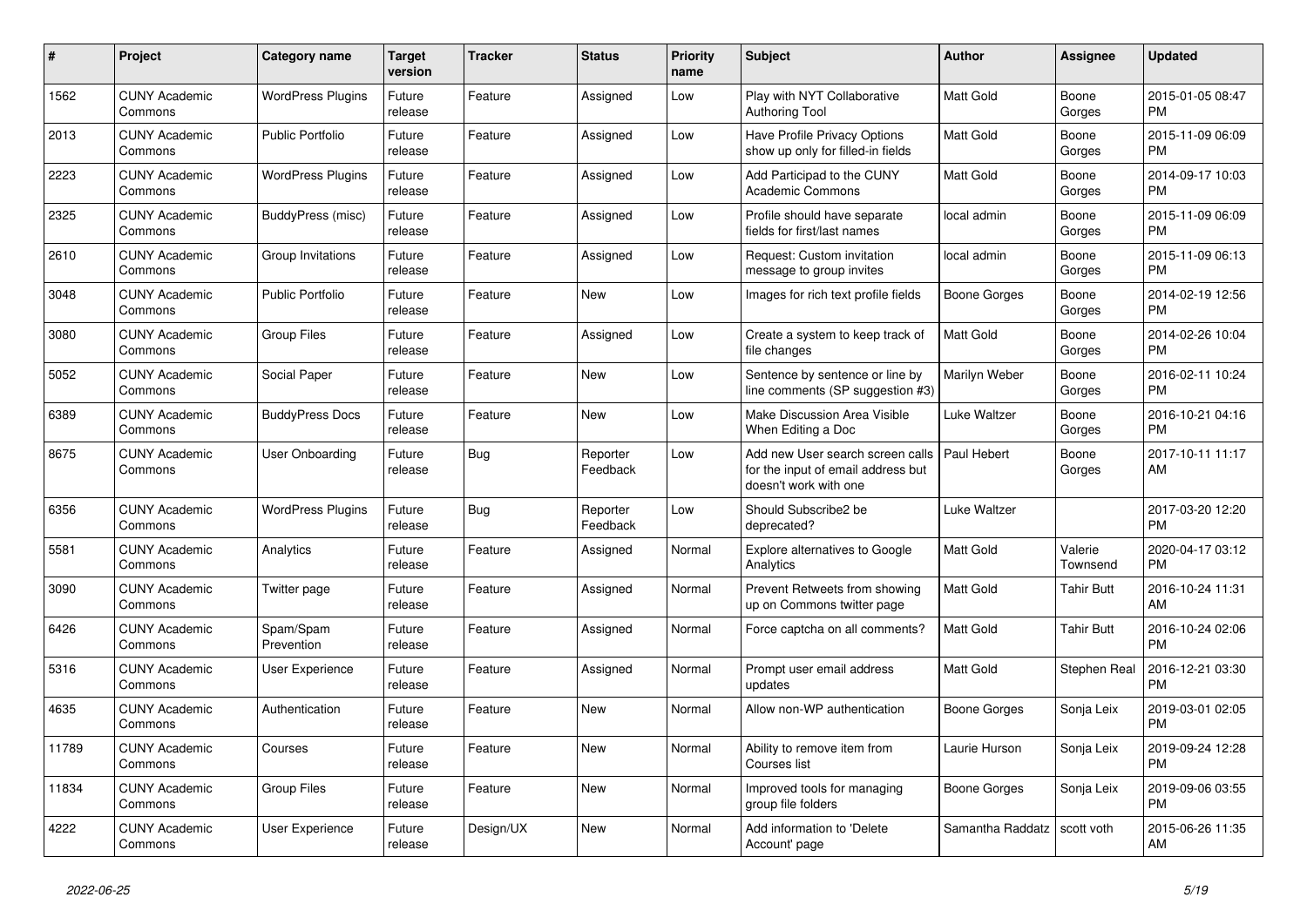| #     | Project                         | Category name               | <b>Target</b><br>version | <b>Tracker</b> | <b>Status</b>        | <b>Priority</b><br>name | <b>Subject</b>                                                        | <b>Author</b>           | Assignee            | <b>Updated</b>                |
|-------|---------------------------------|-----------------------------|--------------------------|----------------|----------------------|-------------------------|-----------------------------------------------------------------------|-------------------------|---------------------|-------------------------------|
| 14787 | <b>CUNY Academic</b><br>Commons | <b>Plugin Packages</b>      | Future<br>release        | Feature        | <b>New</b>           | Normal                  | Creating a "Design" plugin<br>package                                 | Laurie Hurson           | scott voth          | 2022-04-27 04:56<br><b>PM</b> |
| 5826  | <b>CUNY Academic</b><br>Commons | <b>WordPress Plugins</b>    | Future<br>release        | Support        | Reporter<br>Feedback | Normal                  | <b>Remove Subscription Options</b><br>plugin from directory           | Sarah Morgano           | Sarah<br>Morgano    | 2016-10-21 04:14<br><b>PM</b> |
| 10580 | <b>CUNY Academic</b><br>Commons | Information<br>Architecture | Future<br>release        | Design/UX      | <b>New</b>           | Normal                  | Primary nav item review                                               | Boone Gorges            | Sara Cannon         | 2021-11-19 12:37<br><b>PM</b> |
| 308   | CUNY Academic<br>Commons        | Registration                | Future<br>release        | Feature        | New                  | Normal                  | Group recommendations for<br>signup process                           | Boone Gorges            | Samantha<br>Raddatz | 2015-11-09 05:07<br><b>PM</b> |
| 481   | <b>CUNY Academic</b><br>Commons | Groups (misc)               | Future<br>release        | Feature        | Assigned             | Normal                  | ability to archive inactive groups<br>and blogs                       | Michael Mandiberg       | Samantha<br>Raddatz | 2015-11-09 05:56<br><b>PM</b> |
| 653   | <b>CUNY Academic</b><br>Commons | <b>Group Blogs</b>          | Future<br>release        | Feature        | Assigned             | Normal                  | Redesign Integration of Groups<br>and Blogs                           | Matt Gold               | Samantha<br>Raddatz | 2015-11-09 05:40<br><b>PM</b> |
| 1105  | <b>CUNY Academic</b><br>Commons | WordPress (misc)            | Future<br>release        | Feature        | Assigned             | Normal                  | Rephrase Blog Privacy Options                                         | <b>Matt Gold</b>        | Samantha<br>Raddatz | 2015-11-09 06:19<br><b>PM</b> |
| 3458  | <b>CUNY Academic</b><br>Commons | Groups (misc)               | Future<br>release        | Feature        | Assigned             | Normal                  | Filter Members of Group by<br>Campus                                  | Michael Smith           | Samantha<br>Raddatz | 2014-09-26 08:32<br><b>PM</b> |
| 3473  | <b>CUNY Academic</b><br>Commons | <b>User Experience</b>      | Future<br>release        | Feature        | Assigned             | Normal                  | Commons profile: Add help info<br>about "Positions" replacing "title" | Keith Miyake            | Samantha<br>Raddatz | 2015-11-09 02:28<br><b>PM</b> |
| 4221  | <b>CUNY Academic</b><br>Commons | Group Forums                | Future<br>release        | Design/UX      | Assigned             | Normal                  | Add 'Number of Posts' display<br>option to Forum page                 | Samantha Raddatz        | Samantha<br>Raddatz | 2015-06-26 02:21<br><b>PM</b> |
| 4226  | <b>CUNY Academic</b><br>Commons | <b>BuddyPress Docs</b>      | Future<br>release        | Design/UX      | <b>New</b>           | Normal                  | Add option to connect a Doc with<br>a Group                           | Samantha Raddatz        | Samantha<br>Raddatz | 2015-09-09 04:08<br><b>PM</b> |
| 4253  | <b>CUNY Academic</b><br>Commons | <b>Public Portfolio</b>     | Future<br>release        | Design/UX      | New                  | Normal                  | Encourage users to add portfolio<br>content                           | Samantha Raddatz        | Samantha<br>Raddatz | 2015-07-07 11:32<br>AM        |
| 4404  | <b>CUNY Academic</b><br>Commons | <b>Public Portfolio</b>     | Future<br>release        | Design/UX      | Assigned             | Normal                  | Change color of permissions info<br>on portfolio editing interface    | <b>Matt Gold</b>        | Samantha<br>Raddatz | 2015-08-11 05:28<br><b>PM</b> |
| 4622  | <b>CUNY Academic</b><br>Commons | <b>Public Portfolio</b>     | Future<br>release        | Design/UX      | <b>New</b>           | Normal                  | <b>Profile Visibility Settings</b>                                    | Samantha Raddatz        | Samantha<br>Raddatz | 2015-09-21 12:18<br><b>PM</b> |
| 4661  | <b>CUNY Academic</b><br>Commons | User Experience             | Future<br>release        | <b>Bug</b>     | Assigned             | Normal                  | <b>Simplify Events text</b>                                           | <b>Matt Gold</b>        | Samantha<br>Raddatz | 2015-10-02 09:06<br><b>PM</b> |
| 5183  | <b>CUNY Academic</b><br>Commons | Social Paper                | Future<br>release        | Design/UX      | <b>New</b>           | Normal                  | Creating a new paper when<br>viewing an existing paper                | Raffi<br>Khatchadourian | Samantha<br>Raddatz | 2016-02-02 12:09<br><b>PM</b> |
| 5225  | <b>CUNY Academic</b><br>Commons | Registration                | Future<br>release        | Feature        | Assigned             | Normal                  | On-boarding Issues                                                    | Luke Waltzer            | Samantha<br>Raddatz | 2016-02-12 02:58<br><b>PM</b> |
| 5397  | <b>CUNY Academic</b><br>Commons | Social Paper                | Future<br>release        | Feature        | <b>New</b>           | Normal                  | frustrating to have to<br>enable/disable in SP                        | Marilyn Weber           | Samantha<br>Raddatz | 2016-04-20 03:39<br><b>PM</b> |
| 497   | CUNY Academic<br>Commons        | <b>WordPress Plugins</b>    | Future<br>release        | Feature        | Assigned             | Normal                  | Drag and Drop Ordering on<br><b>Gallery Post Plugin</b>               | <b>Matt Gold</b>        | Ron Rennick         | 2015-11-09 06:18<br>PM        |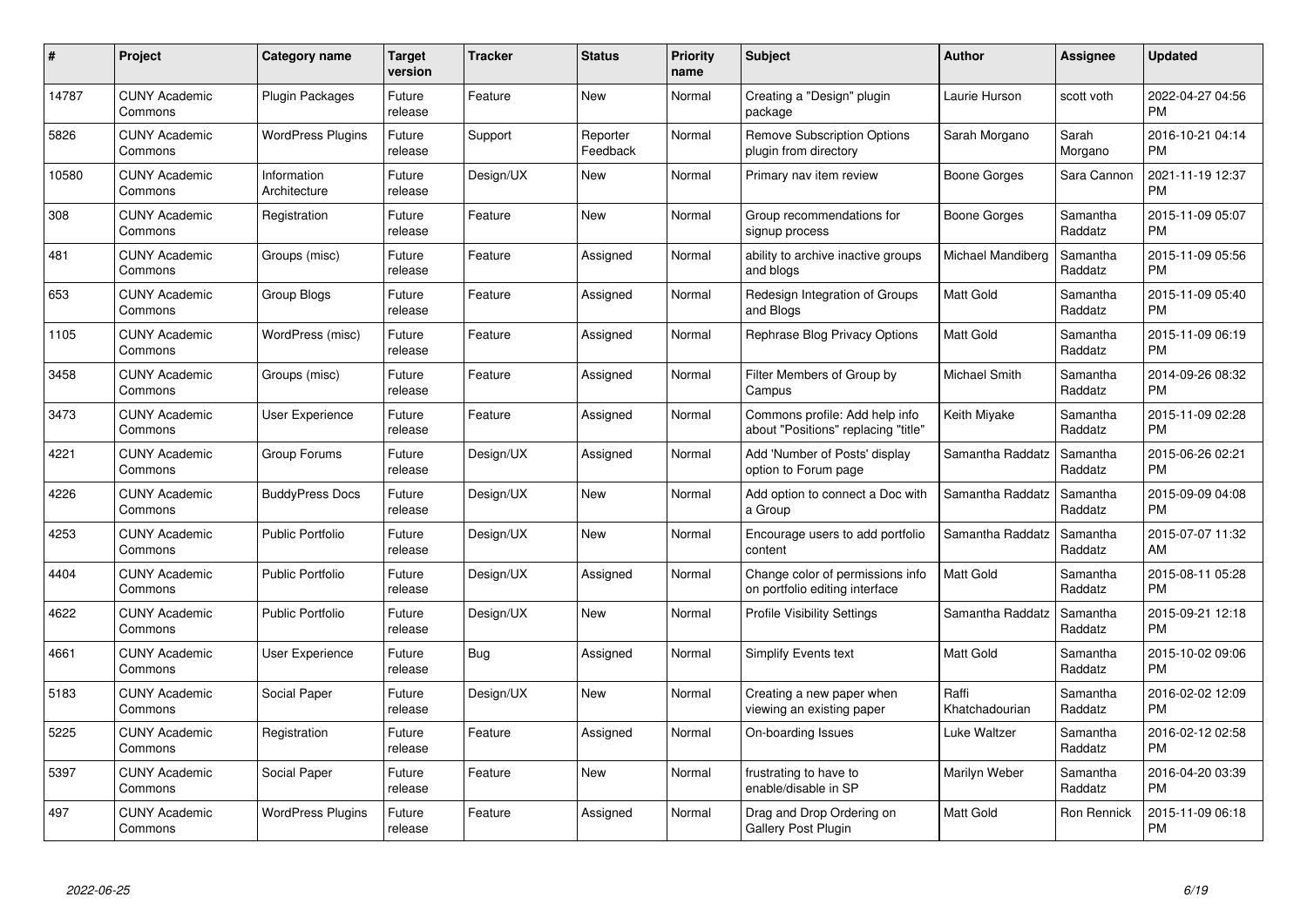| #     | <b>Project</b>                  | <b>Category name</b>     | Target<br>version | Tracker    | <b>Status</b>        | <b>Priority</b><br>name | <b>Subject</b>                                                     | <b>Author</b>           | Assignee              | <b>Updated</b>                |
|-------|---------------------------------|--------------------------|-------------------|------------|----------------------|-------------------------|--------------------------------------------------------------------|-------------------------|-----------------------|-------------------------------|
| 3192  | <b>CUNY Academic</b><br>Commons | Group Forums             | Future<br>release | Feature    | Assigned             | Normal                  | Customizable forum views for<br>bbPress 2.x group forums           | Boone Gorges            | Raymond<br><b>Hoh</b> | 2015-11-09 12:47<br><b>PM</b> |
| 3492  | <b>CUNY Academic</b><br>Commons | <b>WordPress Themes</b>  | Future<br>release | Support    | Assigned             | Normal                  | Add CBOX theme to the<br>Commons                                   | scott voth              | Raymond<br>Hoh        | 2014-10-08 05:55<br><b>PM</b> |
| 3517  | <b>CUNY Academic</b><br>Commons | My Commons               | Future<br>release | Feature    | Assigned             | Normal                  | Mute/Unmute My Commons<br>updates                                  | Matt Gold               | Raymond<br>Hoh        | 2015-11-09 01:19<br><b>PM</b> |
| 3536  | <b>CUNY Academic</b><br>Commons | My Commons               | Future<br>release | Feature    | Assigned             | Normal                  | Infinite Scroll on My Commons<br>page                              | <b>Matt Gold</b>        | Raymond<br><b>Hoh</b> | 2015-04-13 04:42<br><b>PM</b> |
| 3577  | <b>CUNY Academic</b><br>Commons | My Commons               | Future<br>release | Design/UX  | Assigned             | Normal                  | Replies to items in My Commons                                     | Matt Gold               | Raymond<br>Hoh        | 2015-04-09 05:19<br><b>PM</b> |
| 3662  | <b>CUNY Academic</b><br>Commons | <b>SEO</b>               | Future<br>release | Feature    | Assigned             | Normal                  | Duplicate Content/SEO/Google<br>issues                             | Matt Gold               | Raymond<br>Hoh        | 2015-04-13 04:37<br><b>PM</b> |
| 3939  | <b>CUNY Academic</b><br>Commons | <b>WordPress Plugins</b> | Future<br>release | Bug        | Hold                 | Normal                  | Activity stream support for<br>Co-Authors Plus plugin              | Raymond Hoh             | Raymond<br><b>Hoh</b> | 2015-11-09 06:13<br><b>PM</b> |
| 4388  | <b>CUNY Academic</b><br>Commons | WordPress (misc)         | Future<br>release | Bug        | Assigned             | Normal                  | Repeated request for<br>authentication.                            | Alice.Lynn<br>McMichael | Raymond<br>Hoh        | 2015-08-11 07:35<br><b>PM</b> |
| 5282  | <b>CUNY Academic</b><br>Commons | Social Paper             | Future<br>release | <b>Bug</b> | <b>New</b>           | Normal                  | Replying via email directs to<br>paper but not individual comment. | Marilyn Weber           | Raymond<br>Hoh        | 2016-03-02 01:48<br><b>PM</b> |
| 7115  | <b>CUNY Academic</b><br>Commons | Groups (misc)            | Future<br>release | Feature    | Reporter<br>Feedback | Normal                  | make licensing info clear during<br>group creation                 | <b>Matt Gold</b>        | Raymond<br>Hoh        | 2020-12-08 11:32<br>AM        |
| 10659 | <b>CUNY Academic</b><br>Commons | Group Forums             | Future<br>release | Feature    | Assigned             | Normal                  | Post to multiple groups via email                                  | Matt Gold               | Raymond<br>Hoh        | 2018-11-15 12:54<br>AM        |
| 11243 | <b>CUNY Academic</b><br>Commons | BuddyPress (misc)        | Future<br>release | <b>Bug</b> | <b>New</b>           | Normal                  | Audit bp-custom.php                                                | Raymond Hoh             | Raymond<br><b>Hoh</b> | 2022-04-26 11:59<br>AM        |
| 13358 | <b>CUNY Academic</b><br>Commons | Group Forums             | Future<br>release | Feature    | New                  | Normal                  | Improved UI for group forum<br>threading settings                  | Boone Gorges            | Raymond<br>Hoh        | 2021-11-19 12:27<br><b>PM</b> |
| 14496 | <b>CUNY Academic</b><br>Commons | Domain Mapping           | Future<br>release | <b>Bug</b> | <b>New</b>           | Normal                  | Mapped domain SSO uses<br>third-party cookies                      | Raymond Hoh             | Raymond<br>Hoh        | 2021-05-24 04:03<br><b>PM</b> |
| 7624  | <b>CUNY Academic</b><br>Commons | BuddyPress (misc)        | Future<br>release | Design/UX  | New                  | Normal                  | <b>BP</b> Notifications                                            | Luke Waltzer            | Paige Dupont          | 2017-02-08 10:43<br><b>PM</b> |
| 3691  | <b>CUNY Academic</b><br>Commons | <b>WordPress Plugins</b> | Future<br>release | Bug        | <b>New</b>           | Normal                  | <b>WPMU Domain Mapping</b><br>Debugging on cdev                    | Raymond Hoh             | Matt Gold             | 2014-12-12 09:04<br>AM        |
| 4225  | <b>CUNY Academic</b><br>Commons | DiRT Integration         | Future<br>release | Design/UX  | <b>New</b>           | Normal                  | Add information to DIRT page (in<br>Create a Group)                | Samantha Raddatz        | Matt Gold             | 2015-06-26 03:14<br><b>PM</b> |
| 8211  | <b>CUNY Academic</b><br>Commons | <b>WordPress Themes</b>  | Future<br>release | Feature    | <b>New</b>           | Normal                  | Theme Suggestions: Material<br>Design-Inspired Themes              | Margaret Galvan         | Margaret<br>Galvan    | 2017-08-07 02:48<br><b>PM</b> |
| 5955  | <b>CUNY Academic</b><br>Commons | Outreach                 | Future<br>release | Feature    | Assigned             | Normal                  | Create auto-newsletter for<br>commons members                      | Matt Gold               | Luke Waltzer          | 2016-08-30 10:34<br>AM        |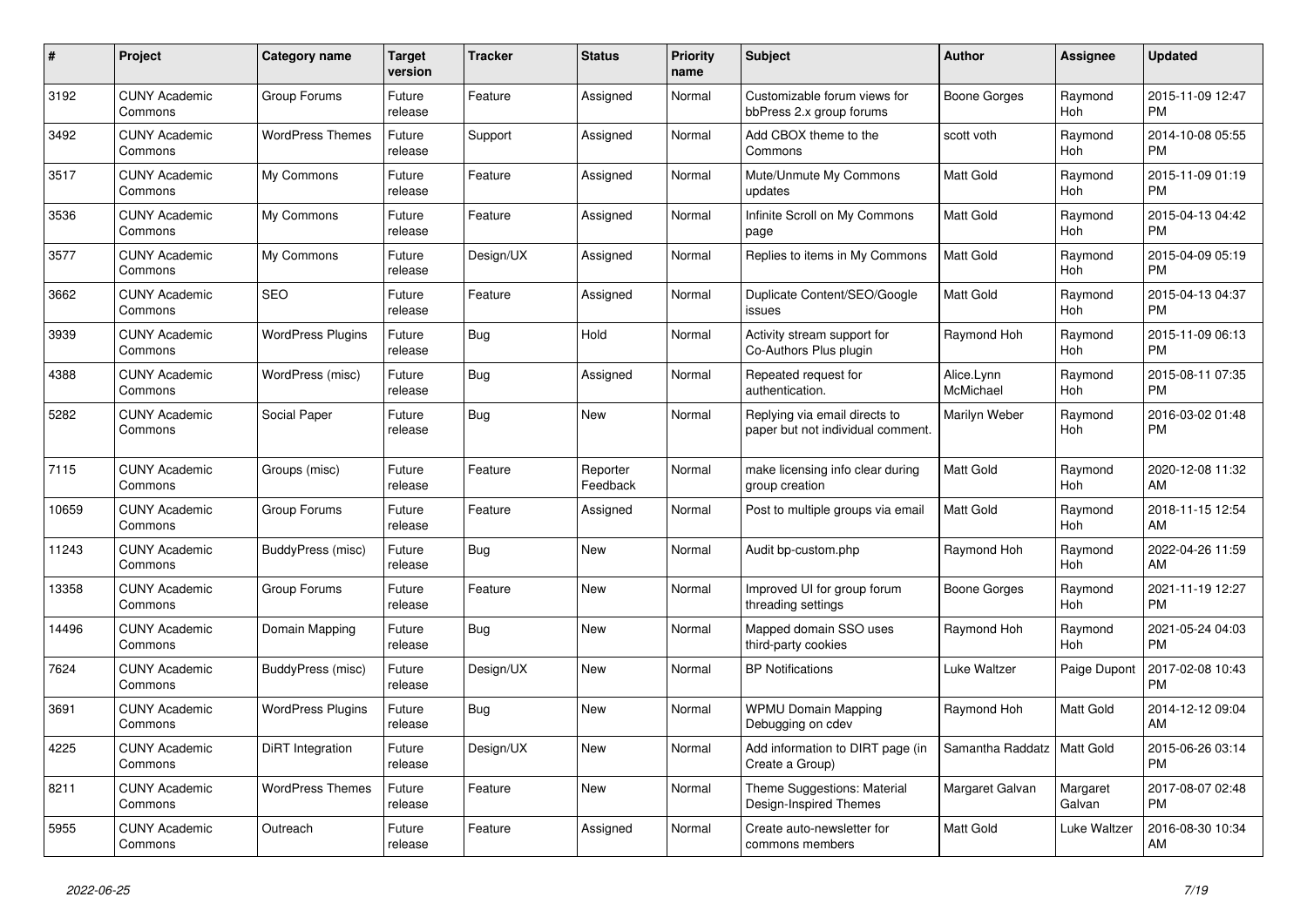| $\pmb{\#}$ | Project                         | Category name             | <b>Target</b><br>version | <b>Tracker</b> | <b>Status</b>        | <b>Priority</b><br>name | <b>Subject</b>                                                         | <b>Author</b>    | <b>Assignee</b>     | <b>Updated</b>                |
|------------|---------------------------------|---------------------------|--------------------------|----------------|----------------------|-------------------------|------------------------------------------------------------------------|------------------|---------------------|-------------------------------|
| 6078       | <b>CUNY Academic</b><br>Commons | <b>Blogs (BuddyPress)</b> | Future<br>release        | Feature        | <b>New</b>           | Normal                  | <b>Explore Adding Network Blog</b><br>Metadata Plugin                  | Luke Waltzer     | Luke Waltzer        | 2016-10-11 10:29<br><b>PM</b> |
| 12446      | <b>CUNY Academic</b><br>Commons | Groups (misc)             | Future<br>release        | Feature        | Reporter<br>Feedback | Normal                  | Toggle default site to group forum<br>posting                          | Laurie Hurson    | Laurie Hurson       | 2020-03-10 11:57<br>AM        |
| 13331      | <b>CUNY Academic</b><br>Commons | Site cloning              | Future<br>release        | <b>Bug</b>     | <b>New</b>           | Normal                  | Combine Site Template and<br>Clone operations                          | Boone Gorges     | Jeremy Felt         | 2021-11-19 12:39<br><b>PM</b> |
| 9835       | <b>CUNY Academic</b><br>Commons | Group Forums              | Future<br>release        | <b>Bug</b>     | Assigned             | Normal                  | add a "like" function?                                                 | Marilyn Weber    | <b>Erik Trainer</b> | 2018-06-05 01:49<br><b>PM</b> |
| 412        | <b>CUNY Academic</b><br>Commons | <b>WordPress Themes</b>   | Future<br>release        | Feature        | Assigned             | Normal                  | <b>Featured Themes</b>                                                 | <b>Matt Gold</b> | Dominic<br>Giglio   | 2015-01-05 08:44<br><b>PM</b> |
| 2167       | <b>CUNY Academic</b><br>Commons | WordPress (misc)          | Future<br>release        | Bug            | Assigned             | Normal                  | <b>CAC-Livestream Plugin Issues</b>                                    | Michael Smith    | Dominic<br>Giglio   | 2015-01-02 03:06<br><b>PM</b> |
| 4438       | <b>CUNY Academic</b><br>Commons | Events                    | Future<br>release        | <b>Bug</b>     | Assigned             | Normal                  | Events Calendar - Export<br><b>Recurring Events</b>                    | scott voth       | Daniel Jones        | 2016-05-23 04:25<br><b>PM</b> |
| 5268       | <b>CUNY Academic</b><br>Commons | Group Forums              | Future<br>release        | Bug            | Assigned             | Normal                  | Long-time to post to multiple<br>groups                                | Luke Waltzer     | Daniel Jones        | 2016-09-07 06:31<br><b>PM</b> |
| 13199      | <b>CUNY Academic</b><br>Commons | Group Forums              | Future<br>release        | Feature        | New                  | Normal                  | Favoring Groups over bbPress<br>plugin                                 | Colin McDonald   | Colin<br>McDonald   | 2021-11-19 12:28<br><b>PM</b> |
| 8078       | <b>CUNY Academic</b><br>Commons | WordPress Plugins         | Future<br>release        | System Upgrade | Assigned             | Normal                  | <b>CommentPress Updates</b>                                            | Margaret Galvan  | Christian<br>Wach   | 2017-05-08 03:49<br><b>PM</b> |
| 365        | <b>CUNY Academic</b><br>Commons | WordPress (misc)          | Future<br>release        | Feature        | Assigned             | Normal                  | <b>Create Mouseover Tooltips</b><br>throughout Site                    | <b>Matt Gold</b> | Chris Stein         | 2015-11-09 06:18<br><b>PM</b> |
| 860        | <b>CUNY Academic</b><br>Commons | Design                    | Future<br>release        | Design/UX      | Assigned             | Normal                  | <b>Standardize Button Treatment</b><br><b>Across the Commons</b>       | Chris Stein      | Chris Stein         | 2014-05-01 09:45<br>AM        |
| 1544       | <b>CUNY Academic</b><br>Commons | Groups (misc)             | Future<br>release        | Feature        | Reporter<br>Feedback | Normal                  | Group Filtering and Sorting                                            | <b>Matt Gold</b> | Chris Stein         | 2019-03-01 02:25<br><b>PM</b> |
| 2754       | <b>CUNY Academic</b><br>Commons | Design                    | Future<br>release        | Feature        | Assigned             | Normal                  | Determine strategy for CAC logo<br>handling in top header              | Micki Kaufman    | Chris Stein         | 2015-01-05 08:53<br><b>PM</b> |
| 2832       | <b>CUNY Academic</b><br>Commons | <b>Public Portfolio</b>   | Future<br>release        | Feature        | Assigned             | Normal                  | Improve interface for (not)<br>auto-linking profile fields             | Boone Gorges     | Chris Stein         | 2015-01-05 08:52<br><b>PM</b> |
| 2881       | <b>CUNY Academic</b><br>Commons | <b>Public Portfolio</b>   | Future<br>release        | Feature        | Assigned             | Normal                  | Redesign the UX for Profiles                                           | Chris Stein      | Chris Stein         | 2016-10-13 12:45<br><b>PM</b> |
| 3059       | <b>CUNY Academic</b><br>Commons | Group Forums              | Future<br>release        | Design/UX      | <b>New</b>           | Normal                  | Forum Post Permissable Content<br><b>Explanatory Text</b>              | Chris Stein      | Chris Stein         | 2015-04-02 11:27<br>AM        |
| 3330       | <b>CUNY Academic</b><br>Commons | My Commons                | Future<br>release        | Feature        | Assigned             | Normal                  | 'Commons Information" tool                                             | Boone Gorges     | Chris Stein         | 2014-09-22 08:46<br><b>PM</b> |
| 3770       | <b>CUNY Academic</b><br>Commons | <b>Public Portfolio</b>   | Future<br>release        | Feature        | Assigned             | Normal                  | Improve Layout/Formatting of<br>Positions Area on Public<br>Portfolios | <b>Matt Gold</b> | Chris Stein         | 2015-04-01 09:17<br><b>PM</b> |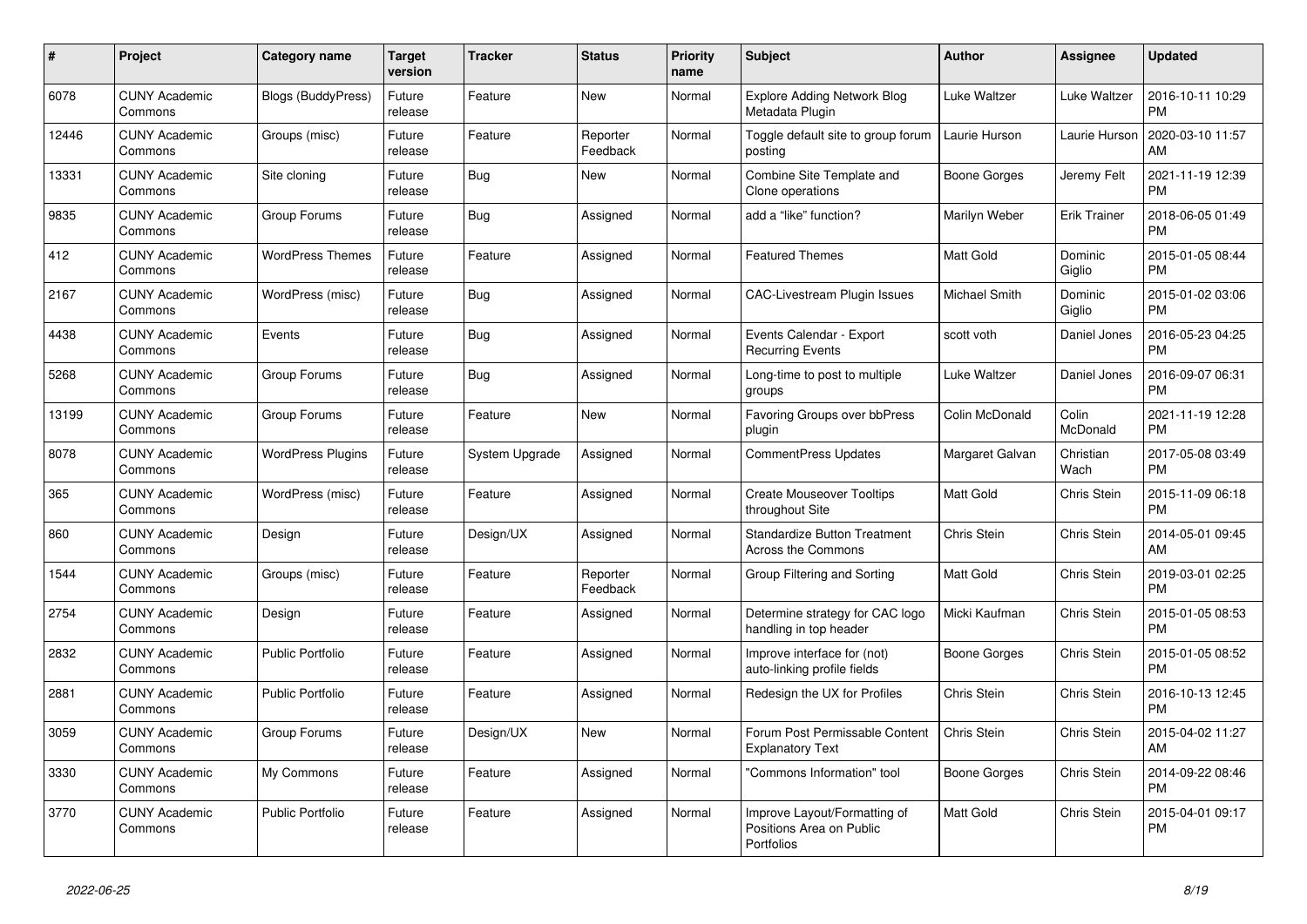| $\#$  | <b>Project</b>                  | Category name            | Target<br>version | <b>Tracker</b> | <b>Status</b> | <b>Priority</b><br>name | <b>Subject</b>                                                    | <b>Author</b>       | Assignee        | <b>Updated</b>                |
|-------|---------------------------------|--------------------------|-------------------|----------------|---------------|-------------------------|-------------------------------------------------------------------|---------------------|-----------------|-------------------------------|
| 5827  | <b>CUNY Academic</b><br>Commons | <b>Public Portfolio</b>  | Future<br>release | Bug            | Assigned      | Normal                  | Academic Interests square<br>bracket links not working            | scott voth          | Chris Stein     | 2016-08-11 11:59<br><b>PM</b> |
| 9028  | <b>CUNY Academic</b><br>Commons | Onboarding               | Future<br>release | Feature        | Assigned      | Normal                  | suggest groups to new members<br>during the registration process  | <b>Matt Gold</b>    | Chris Stein     | 2018-10-24 12:34<br><b>PM</b> |
| 10354 | <b>CUNY Academic</b><br>Commons | <b>Public Portfolio</b>  | Future<br>release | Feature        | <b>New</b>    | Normal                  | Opt out of Having a Profile Page                                  | scott voth          | Chris Stein     | 2020-05-12 10:43<br>AM        |
| 287   | <b>CUNY Academic</b><br>Commons | WordPress (misc)         | Future<br>release | Feature        | Assigned      | Normal                  | Create troubleshooting tool for<br>account sign-up                | Matt Gold           | Boone<br>Gorges | 2015-11-09 06:17<br><b>PM</b> |
| 377   | <b>CUNY Academic</b><br>Commons | BuddyPress (misc)        | Future<br>release | Feature        | Assigned      | Normal                  | Like buttons                                                      | Matt Gold           | Boone<br>Gorges | 2010-11-16 05:13<br><b>PM</b> |
| 435   | <b>CUNY Academic</b><br>Commons | BuddyPress (misc)        | Future<br>release | Feature        | Assigned      | Normal                  | Include Avatar Images in Forum<br><b>Post Notification Emails</b> | Matt Gold           | Boone<br>Gorges | 2010-12-08 12:40<br><b>PM</b> |
| 500   | <b>CUNY Academic</b><br>Commons | BuddyPress (misc)        | Future<br>release | Feature        | Assigned      | Normal                  | <b>Export Group Data</b>                                          | Matt Gold           | Boone<br>Gorges | 2010-12-19 12:09<br><b>PM</b> |
| 554   | <b>CUNY Academic</b><br>Commons | BuddyPress (misc)        | Future<br>release | Feature        | Assigned      | Normal                  | Add Trackback notifications to<br>site-wide activity feed         | Matt Gold           | Boone<br>Gorges | 2015-11-09 06:19<br><b>PM</b> |
| 585   | <b>CUNY Academic</b><br>Commons | Group Forums             | Future<br>release | Feature        | Assigned      | Normal                  | Merge Forum Topics                                                | Sarah Morgano       | Boone<br>Gorges | 2011-07-06 04:11<br><b>PM</b> |
| 599   | <b>CUNY Academic</b><br>Commons | BuddyPress (misc)        | Future<br>release | Feature        | Assigned      | Normal                  | Consider adding rating plugins for<br>BuddyPress/BBPress          | Matt Gold           | Boone<br>Gorges | 2011-08-22 06:50<br><b>PM</b> |
| 618   | <b>CUNY Academic</b><br>Commons | <b>BuddyPress Docs</b>   | Future<br>release | Feature        | Assigned      | Normal                  | BuddyPress Docs: export formats                                   | <b>Boone Gorges</b> | Boone<br>Gorges | 2015-11-09 05:38<br><b>PM</b> |
| 635   | <b>CUNY Academic</b><br>Commons | BuddyPress (misc)        | Future<br>release | Feature        | Assigned      | Normal                  | Big Blue Button -<br>Videoconferencing in Groups and<br>Blogs     | <b>Matt Gold</b>    | Boone<br>Gorges | 2011-03-14 03:24<br><b>PM</b> |
| 658   | <b>CUNY Academic</b><br>Commons | <b>WordPress Plugins</b> | Future<br>release | Feature        | Assigned      | Normal                  | Rebulid Sitewide Tag Suggestion                                   | <b>Matt Gold</b>    | Boone<br>Gorges | 2015-01-05 08:47<br><b>PM</b> |
| 1422  | <b>CUNY Academic</b><br>Commons | <b>BuddyPress Docs</b>   | Future<br>release | Feature        | Assigned      | Normal                  | Make "created Doc" activity icons<br>non-mini                     | <b>Boone Gorges</b> | Boone<br>Gorges | 2015-11-09 05:48<br><b>PM</b> |
| 1460  | <b>CUNY Academic</b><br>Commons | Analytics                | Future<br>release | Feature        | Assigned      | Normal                  | Update System Report                                              | <b>Brian Foote</b>  | Boone<br>Gorges | 2015-11-09 06:13<br><b>PM</b> |
| 1508  | <b>CUNY Academic</b><br>Commons | WordPress (misc)         | Future<br>release | Feature        | Assigned      | Normal                  | Share login cookies across<br>mapped domains                      | Boone Gorges        | Boone<br>Gorges | 2012-07-02 12:12<br><b>PM</b> |
| 1744  | <b>CUNY Academic</b><br>Commons | <b>BuddyPress Docs</b>   | Future<br>release | Feature        | Assigned      | Normal                  | Spreadsheet-style Docs                                            | Boone Gorges        | Boone<br>Gorges | 2015-11-09 06:13<br><b>PM</b> |
| 1888  | <b>CUNY Academic</b><br>Commons | Home Page                | Future<br>release | Feature        | Assigned      | Normal                  | Refactor BP MPO Activity Filter to<br>support proper pagination   | Sarah Morgano       | Boone<br>Gorges | 2014-05-01 07:11<br><b>PM</b> |
| 2523  | <b>CUNY Academic</b><br>Commons | <b>BuddyPress Docs</b>   | Future<br>release | Feature        | Assigned      | Normal                  | Allow Users to Upload Images to<br><b>BP</b> Docs                 | <b>Matt Gold</b>    | Boone<br>Gorges | 2015-11-09 06:14<br><b>PM</b> |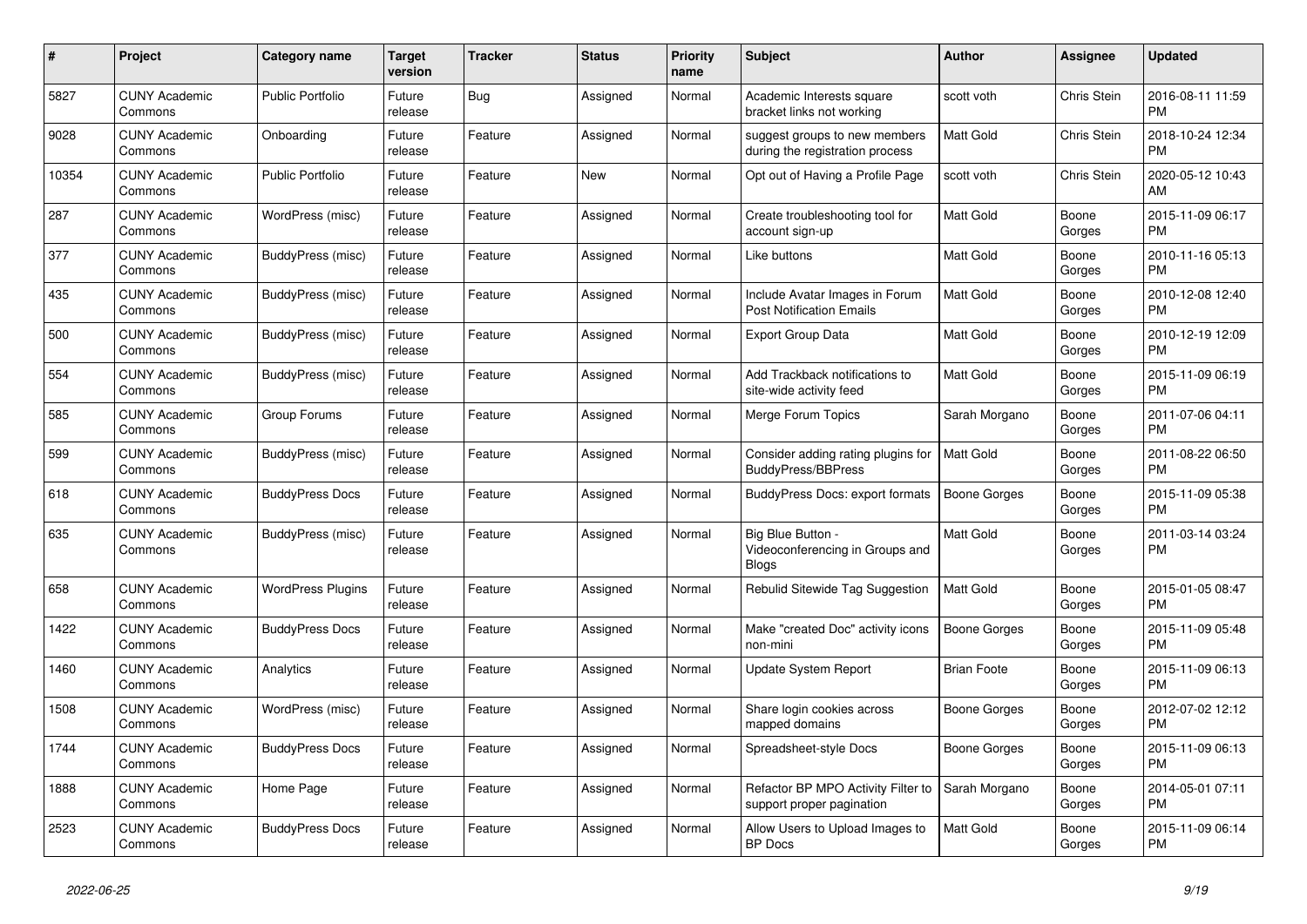| #    | Project                         | <b>Category name</b>    | <b>Target</b><br>version | <b>Tracker</b> | <b>Status</b> | <b>Priority</b><br>name | <b>Subject</b>                                                                    | Author                  | <b>Assignee</b> | <b>Updated</b>                |
|------|---------------------------------|-------------------------|--------------------------|----------------|---------------|-------------------------|-----------------------------------------------------------------------------------|-------------------------|-----------------|-------------------------------|
| 2753 | <b>CUNY Academic</b><br>Commons | <b>Public Portfolio</b> | Future<br>release        | Feature        | <b>New</b>    | Normal                  | Create actual actual tagification in<br>academic interests and other<br>fields    | Micki Kaufman           | Boone<br>Gorges | 2015-01-05 08:52<br>РM        |
| 3002 | <b>CUNY Academic</b><br>Commons | Search                  | Future<br>release        | Feature        | Assigned      | Normal                  | Overhaul CAC search by using<br>external search appliance                         | <b>Boone Gorges</b>     | Boone<br>Gorges | 2020-07-15 03:05<br><b>PM</b> |
| 3042 | <b>CUNY Academic</b><br>Commons | <b>Public Portfolio</b> | Future<br>release        | Feature        | Assigned      | Normal                  | Browsing member interests                                                         | Matt Gold               | Boone<br>Gorges | 2015-03-21 09:04<br><b>PM</b> |
| 3193 | <b>CUNY Academic</b><br>Commons | Group Forums            | Future<br>release        | Feature        | Assigned      | Normal                  | bbPress 2.x dynamic roles and<br><b>RBE</b>                                       | <b>Boone Gorges</b>     | Boone<br>Gorges | 2014-09-30 01:30<br><b>PM</b> |
| 3220 | <b>CUNY Academic</b><br>Commons | <b>Public Portfolio</b> | Future<br>release        | Feature        | Assigned      | Normal                  | Add indent/outdent option to<br>Formatting Buttons on Profile<br>Page             | Matt Gold               | Boone<br>Gorges | 2014-05-21 10:39<br><b>PM</b> |
| 3308 | <b>CUNY Academic</b><br>Commons | Group Invitations       | Future<br>release        | Feature        | Assigned      | Normal                  | Allow members to rescind group<br>invitations                                     | Matt Gold               | Boone<br>Gorges | 2015-04-01 08:53<br><b>PM</b> |
| 3475 | <b>CUNY Academic</b><br>Commons | Events                  | Future<br>release        | Feature        | Assigned      | Normal                  | Request to add plugin to<br>streamline room<br>booking/appointment booking        | Naomi Barrettara        | Boone<br>Gorges | 2014-12-01 05:14<br><b>PM</b> |
| 3580 | <b>CUNY Academic</b><br>Commons | Group Blogs             | Future<br>release        | Feature        | <b>New</b>    | Normal                  | Multiple blogs per group                                                          | Boone Gorges            | Boone<br>Gorges | 2018-02-20 02:02<br><b>PM</b> |
| 3759 | <b>CUNY Academic</b><br>Commons | WordPress (misc)        | Future<br>release        | Feature        | Assigned      | Normal                  | Review Interface for Adding Users   Matt Gold<br>to Blogs                         |                         | Boone<br>Gorges | 2015-03-24 05:52<br><b>PM</b> |
| 3768 | <b>CUNY Academic</b><br>Commons | <b>Public Portfolio</b> | Future<br>release        | Feature        | Assigned      | Normal                  | Institutions/Past positions on<br>public portfolios                               | Matt Gold               | Boone<br>Gorges | 2018-04-23 10:44<br>AM        |
| 4053 | <b>CUNY Academic</b><br>Commons | Events                  | Future<br>release        | Feature        | Assigned      | Normal                  | Create new tab for past events                                                    | Matt Gold               | Boone<br>Gorges | 2015-05-12 02:10<br><b>PM</b> |
| 4238 | <b>CUNY Academic</b><br>Commons | Events                  | Future<br>release        | Feature        | Assigned      | Normal                  | Copy Events to Other Groups?                                                      | Matt Gold               | Boone<br>Gorges | 2015-07-02 10:08<br>AM        |
| 4481 | <b>CUNY Academic</b><br>Commons | Events                  | Future<br>release        | Feature        | <b>New</b>    | Normal                  | Group admins/mods should have<br>the ability to unlink an event from<br>the group | <b>Boone Gorges</b>     | Boone<br>Gorges | 2017-04-24 03:53<br><b>PM</b> |
| 4592 | <b>CUNY Academic</b><br>Commons | Events                  | Future<br>release        | Design/UX      | <b>New</b>    | Normal                  | Event Creation - Venue Dropdown<br>Slow                                           | Samantha Raddatz        | Boone<br>Gorges | 2015-09-14 04:56<br><b>PM</b> |
| 4903 | <b>CUNY Academic</b><br>Commons | Events                  | Future<br>release        | Design/UX      | Assigned      | Normal                  | Improving visual appearance of<br>event calendars                                 | Matt Gold               | Boone<br>Gorges | 2016-10-13 11:51<br>AM        |
| 4980 | <b>CUNY Academic</b><br>Commons | Home Page               | Future<br>release        | Feature        | Assigned      | Normal                  | CAC Featured Content -- Adding<br>Randomization                                   | Matt Gold               | Boone<br>Gorges | 2016-12-12 03:01<br><b>PM</b> |
| 5182 | <b>CUNY Academic</b><br>Commons | Social Paper            | Future<br>release        | Design/UX      | New           | Normal                  | "Publishing" a private paper on<br>social paper?                                  | Raffi<br>Khatchadourian | Boone<br>Gorges | 2016-10-13 04:12<br>PM        |
| 5234 | <b>CUNY Academic</b><br>Commons | Membership              | Future<br>release        | Feature        | Assigned      | Normal                  | Write Unconfirmed patch for WP                                                    | <b>Boone Gorges</b>     | Boone<br>Gorges | 2016-10-24 11:18<br>AM        |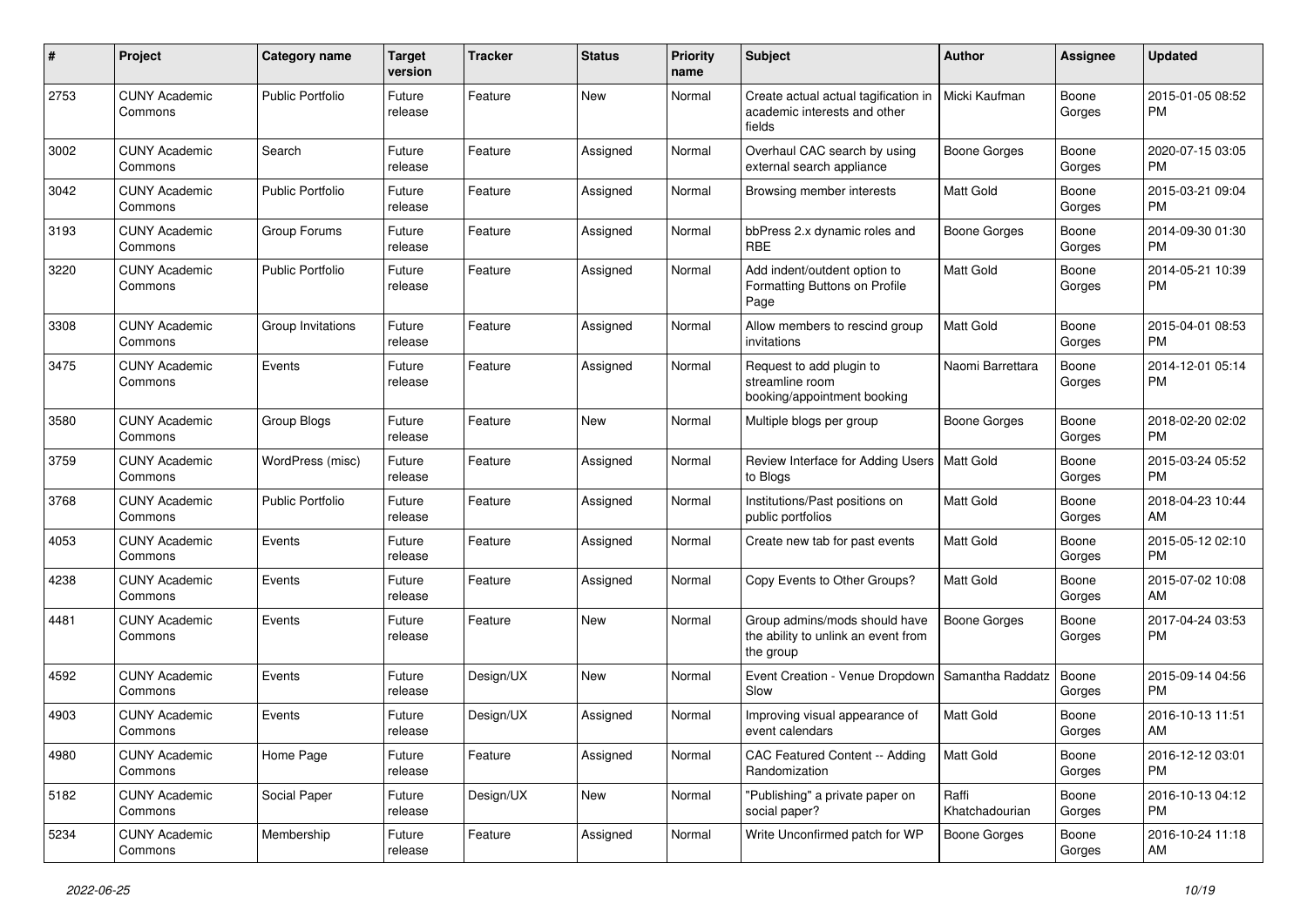| #     | Project                         | <b>Category name</b>      | Target<br>version | Tracker    | <b>Status</b>        | <b>Priority</b><br>name | <b>Subject</b>                                                                             | <b>Author</b>     | <b>Assignee</b> | <b>Updated</b>                |
|-------|---------------------------------|---------------------------|-------------------|------------|----------------------|-------------------------|--------------------------------------------------------------------------------------------|-------------------|-----------------|-------------------------------|
| 5696  | <b>CUNY Academic</b><br>Commons | Events                    | Future<br>release | Feature    | Assigned             | Normal                  | Events Calendar - display options<br>calendar aggregation                                  | <b>Matt Gold</b>  | Boone<br>Gorges | 2016-10-13 11:44<br>AM        |
| 6014  | <b>CUNY Academic</b><br>Commons | Publicity                 | Future<br>release | Publicity  | Reporter<br>Feedback | Normal                  | Google search listing                                                                      | Matt Gold         | Boone<br>Gorges | 2016-09-21 03:48<br><b>PM</b> |
| 7022  | <b>CUNY Academic</b><br>Commons | Announcements             | Future<br>release | Bug        | New                  | Normal                  | Sitewide announcements should<br>be displayed on, and dismissable<br>from, mapped domains  | Boone Gorges      | Boone<br>Gorges | 2018-03-22 10:18<br>AM        |
| 7663  | <b>CUNY Academic</b><br>Commons | Social Paper              | Future<br>release | <b>Bug</b> | <b>New</b>           | Normal                  | Social Paper notifications not<br>formatted correctly on secondary<br>sites                | Boone Gorges      | Boone<br>Gorges | 2018-04-16 03:52<br><b>PM</b> |
| 7981  | <b>CUNY Academic</b><br>Commons | Social Paper              | Future<br>release | Bug        | <b>New</b>           | Normal                  | Social Paper comments should<br>not go to spam                                             | Luke Waltzer      | Boone<br>Gorges | 2018-04-16 03:52<br><b>PM</b> |
| 8756  | <b>CUNY Academic</b><br>Commons | Group Blogs               | Future<br>release | Feature    | Hold                 | Normal                  | Connect multiple blogs to one<br>group?                                                    | Matt Gold         | Boone<br>Gorges | 2017-09-30 10:42<br>AM        |
| 8835  | <b>CUNY Academic</b><br>Commons | Blogs (BuddyPress)        | Future<br>release | Feature    | New                  | Normal                  | Extend cuny is shortlinks to sites                                                         | Luke Waltzer      | Boone<br>Gorges | 2022-04-26 11:59<br>AM        |
| 8836  | <b>CUNY Academic</b><br>Commons | <b>Blogs (BuddyPress)</b> | Future<br>release | Feature    | Assigned             | Normal                  | Redesign site launch process                                                               | Matt Gold         | Boone<br>Gorges | 2019-10-03 02:49<br><b>PM</b> |
| 8900  | <b>CUNY Academic</b><br>Commons | Accessibility             | Future<br>release | Feature    | Assigned             | Normal                  | Look into tools to enforce<br>accessibility in WP environment                              | Matt Gold         | Boone<br>Gorges | 2022-04-26 11:59<br>AM        |
| 8901  | <b>CUNY Academic</b><br>Commons | Accessibility             | Future<br>release | Feature    | Assigned             | Normal                  | Theme analysis for accessibility                                                           | Matt Gold         | Boone<br>Gorges | 2022-04-26 11:59<br>AM        |
| 9207  | <b>CUNY Academic</b><br>Commons |                           | Future<br>release | Support    | Reporter<br>Feedback | Normal                  | display dashboards made in<br>Tableau?                                                     | Marilyn Weber     | Boone<br>Gorges | 2018-04-10 10:42<br>AM        |
| 9211  | <b>CUNY Academic</b><br>Commons | <b>WordPress Plugins</b>  | Future<br>release | Support    | Reporter<br>Feedback | Normal                  | Auto-Role Setting in Forum Plugin<br><b>Causing Some Confusion</b>                         | Luke Waltzer      | Boone<br>Gorges | 2018-03-13 11:44<br>AM        |
| 9289  | <b>CUNY Academic</b><br>Commons | <b>WordPress Plugins</b>  | Future<br>release | Bug        | Reporter<br>Feedback | Normal                  | Email Users Plugin                                                                         | Laurie Hurson     | Boone<br>Gorges | 2018-10-24 12:34<br><b>PM</b> |
| 9895  | <b>CUNY Academic</b><br>Commons | Onboarding                | Future<br>release | Feature    | Assigned             | Normal                  | Add "Accept Invitation"<br>link/button/function to Group<br>and/or Site invitation emails? | Luke Waltzer      | Boone<br>Gorges | 2018-06-07 12:42<br><b>PM</b> |
| 9926  | <b>CUNY Academic</b><br>Commons | <b>WordPress Plugins</b>  | Future<br>release | Bug        | <b>New</b>           | Normal                  | twitter-mentions-as-comments<br>cron jobs can run long                                     | Boone Gorges      | Boone<br>Gorges | 2018-10-24 12:34<br><b>PM</b> |
| 9947  | <b>CUNY Academic</b><br>Commons | <b>WordPress Plugins</b>  | Future<br>release | Feature    | Reporter<br>Feedback | Normal                  | Install H5P quiz plugin                                                                    | Matt Gold         | Boone<br>Gorges | 2018-09-11 11:01<br>AM        |
| 10226 | <b>CUNY Academic</b><br>Commons | Courses                   | Future<br>release | Feature    | <b>New</b>           | Normal                  | Add "My Courses" to drop down<br>list                                                      | scott voth        | Boone<br>Gorges | 2021-11-19 12:42<br><b>PM</b> |
| 10368 | <b>CUNY Academic</b><br>Commons |                           | Future<br>release | Feature    | Assigned             | Normal                  | Use ORCID data to populate<br>academic profile page                                        | Stephen Francoeur | Boone<br>Gorges | 2018-09-25 01:53<br><b>PM</b> |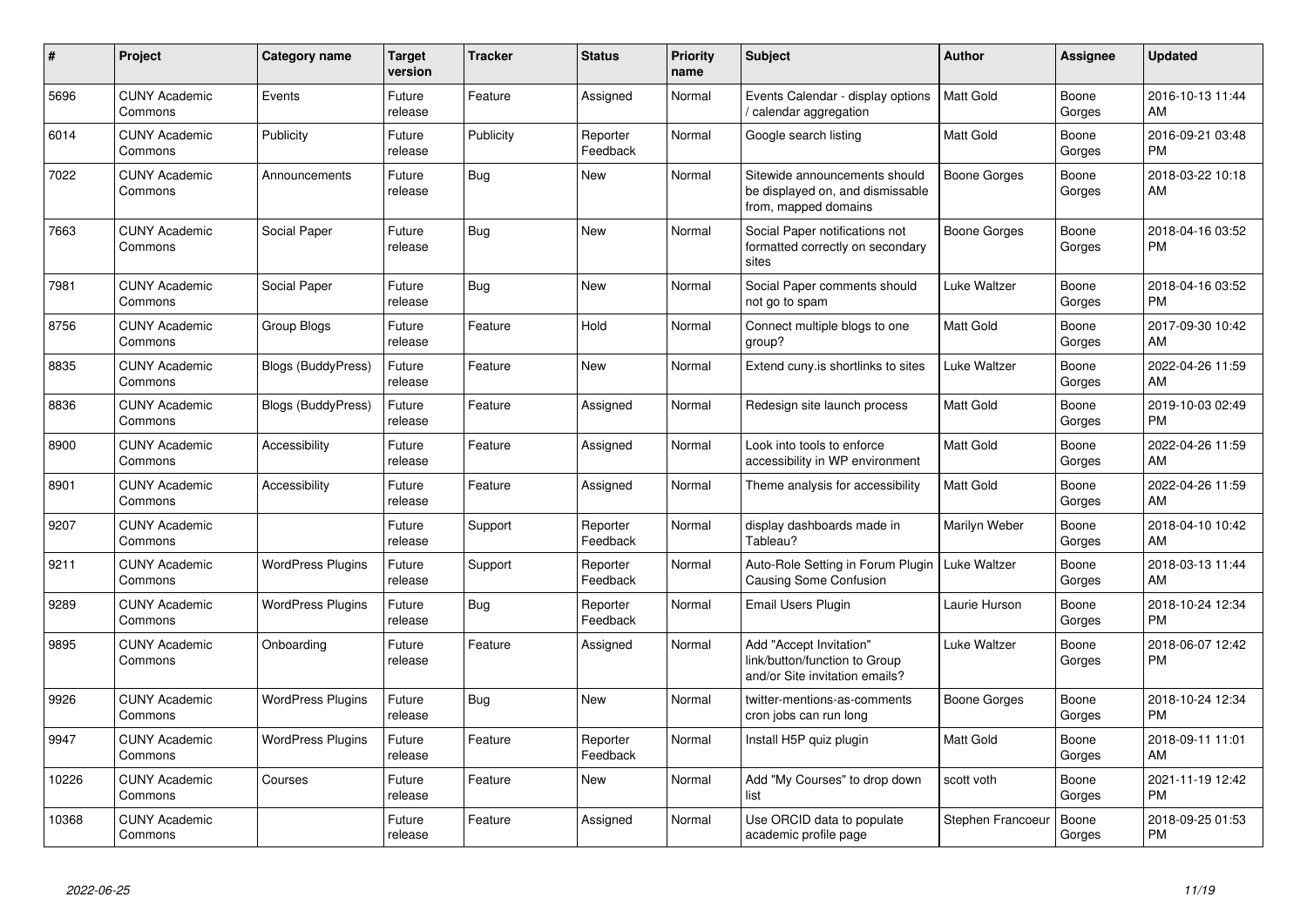| #     | Project                         | <b>Category name</b>       | Target<br>version | <b>Tracker</b> | <b>Status</b>        | <b>Priority</b><br>name | <b>Subject</b>                                                                                | <b>Author</b>       | <b>Assignee</b> | <b>Updated</b>                |
|-------|---------------------------------|----------------------------|-------------------|----------------|----------------------|-------------------------|-----------------------------------------------------------------------------------------------|---------------------|-----------------|-------------------------------|
| 11531 | <b>CUNY Academic</b><br>Commons | Events                     | Future<br>release | Feature        | <b>New</b>           | Normal                  | Main Events calendar should<br>include non-public events that<br>user has access to           | scott voth          | Boone<br>Gorges | 2019-06-11 10:00<br>AM        |
| 11945 | <b>CUNY Academic</b><br>Commons | Reckoning                  | Future<br>release | Feature        | Reporter<br>Feedback | Normal                  | Add Comments bubble to<br>Reckoning views                                                     | Boone Gorges        | Boone<br>Gorges | 2019-11-12 05:14<br><b>PM</b> |
| 12042 | <b>CUNY Academic</b><br>Commons | <b>Email Notifications</b> | Future<br>release | Feature        | New                  | Normal                  | Improved error logging for BPGES   Boone Gorges<br>send queue                                 |                     | Boone<br>Gorges | 2021-11-19 12:25<br><b>PM</b> |
| 12091 | <b>CUNY Academic</b><br>Commons | <b>Group Files</b>         | Future<br>release | Feature        | New                  | Normal                  | Improved pre-upload file<br>validation for bp-group-documents                                 | Boone Gorges        | Boone<br>Gorges | 2019-11-14 01:21<br><b>PM</b> |
| 13370 | <b>CUNY Academic</b><br>Commons | Group Library              | Future<br>release | Feature        | <b>New</b>           | Normal                  | Library bulk deletion and folder<br>editina                                                   | Colin McDonald      | Boone<br>Gorges | 2020-10-13 10:41<br>AM        |
| 13466 | <b>CUNY Academic</b><br>Commons | Cavalcade                  | Future<br>release | Feature        | <b>New</b>           | Normal                  | Automated cleanup for duplicate<br>Cavalcade tasks                                            | <b>Boone Gorges</b> | Boone<br>Gorges | 2020-10-13 05:24<br><b>PM</b> |
| 13835 | <b>CUNY Academic</b><br>Commons | WordPress (misc)           | Future<br>release | Feature        | <b>New</b>           | Normal                  | Allow OneSearch widget to have<br>'CUNY' as campus                                            | Boone Gorges        | Boone<br>Gorges | 2021-11-19 12:39<br><b>PM</b> |
| 14113 | <b>CUNY Academic</b><br>Commons | WordPress (misc)           | Future<br>release | Bug            | Hold                 | Normal                  | Block Editor Not Working on this<br>page - Json error                                         | scott voth          | Boone<br>Gorges | 2021-03-05 11:01<br>AM        |
| 14184 | <b>CUNY Academic</b><br>Commons | <b>Public Portfolio</b>    | Future<br>release | Feature        | <b>New</b>           | Normal                  | Centralized mechanism for storing<br>Campus affiliations                                      | <b>Boone Gorges</b> | Boone<br>Gorges | 2022-01-04 11:35<br>AM        |
| 14309 | <b>CUNY Academic</b><br>Commons | Group Library              | Future<br>release | Feature        | <b>New</b>           | Normal                  | Better handling of<br>bp group document file<br>download attempts when file is<br>not present | Boone Gorges        | Boone<br>Gorges | 2021-11-19 12:28<br><b>PM</b> |
| 14987 | <b>CUNY Academic</b><br>Commons | <b>WordPress Plugins</b>   | Future<br>release | Bug            | New                  | Normal                  | Elementor update causes<br>database freeze-up                                                 | Boone Gorges        | Boone<br>Gorges | 2021-11-29 12:02<br><b>PM</b> |
| 15604 | <b>CUNY Academic</b><br>Commons | <b>Email Notifications</b> | Future<br>release | Feature        | Assigned             | Normal                  | Restructure Commons Group<br>Digest Email Messages                                            | Matt Gold           | Boone<br>Gorges | 2022-05-26 10:45<br>AM        |
| 16092 | <b>CUNY Academic</b><br>Commons |                            | Future<br>release | Feature        | Hold                 | Normal                  | Don't show main site in Site<br>search results                                                | Boone Gorges        | Boone<br>Gorges | 2022-05-17 03:12<br><b>PM</b> |
| 364   | <b>CUNY Academic</b><br>Commons | <b>WordPress Plugins</b>   | Future<br>release | Feature        | <b>New</b>           | Normal                  | <b>Bulletin Board</b>                                                                         | Matt Gold           |                 | 2015-01-05 08:50<br><b>PM</b> |
| 5199  | <b>CUNY Academic</b><br>Commons | Social Paper               | Future<br>release | Feature        | <b>New</b>           | Normal                  | add tables to the SP editor                                                                   | Marilyn Weber       |                 | 2016-10-24 11:27<br>AM        |
| 5205  | <b>CUNY Academic</b><br>Commons | Social Paper               | Future<br>release | Feature        | <b>New</b>           | Normal                  | Social Paper folders                                                                          | Marilyn Weber       |                 | 2016-02-11 10:24<br><b>PM</b> |
| 5488  | <b>CUNY Academic</b><br>Commons | Social Paper               | Future<br>release | Bug            | <b>New</b>           | Normal                  | Add a "last edited by" field to<br>Social Paper group directories                             | Boone Gorges        |                 | 2016-04-21 10:05<br><b>PM</b> |
| 5489  | <b>CUNY Academic</b><br>Commons | Social Paper               | Future<br>release | Feature        | <b>New</b>           | Normal                  | Asc/desc sorting for Social Paper<br>directories                                              | Boone Gorges        |                 | 2016-04-21 10:06<br>PM        |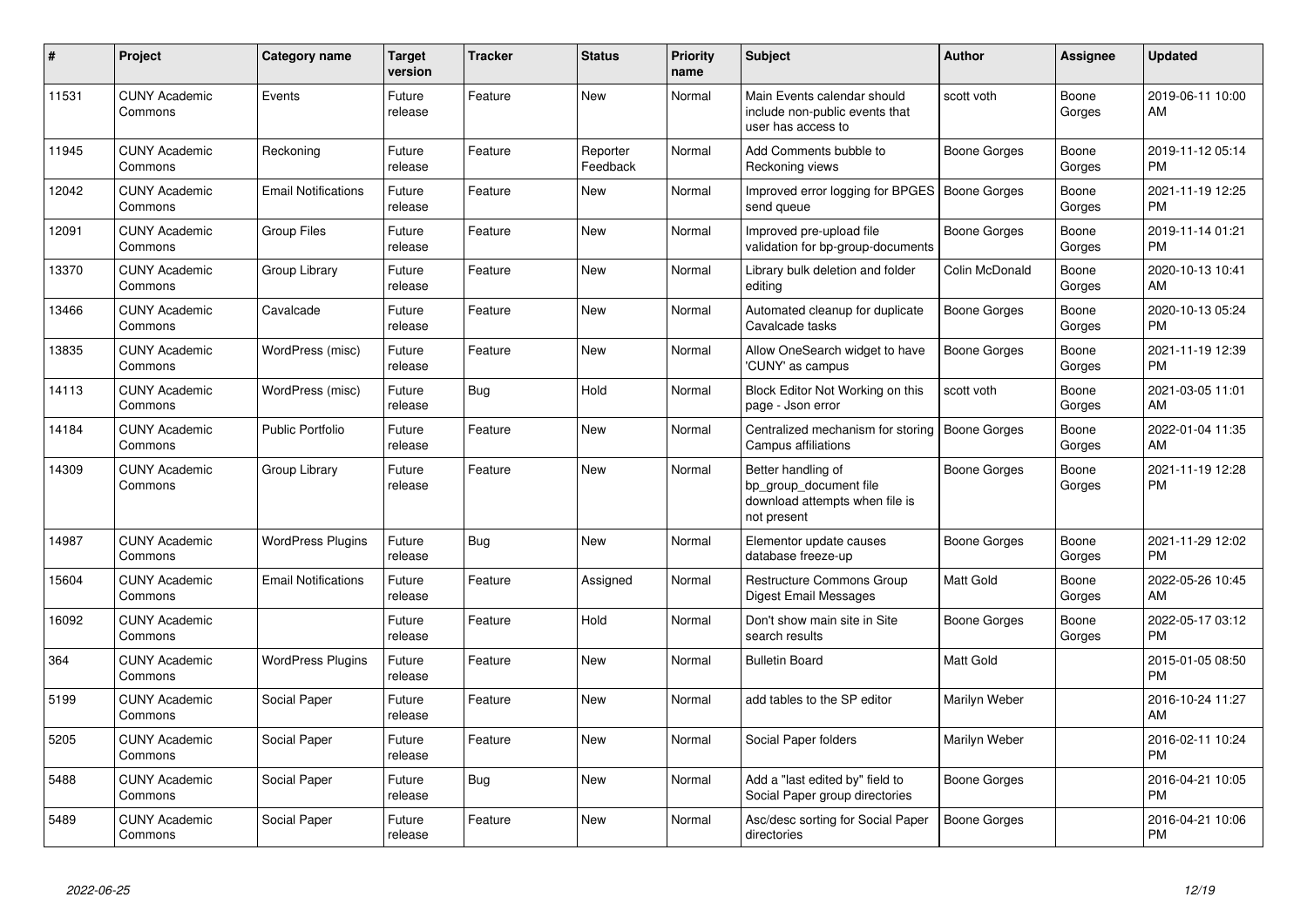| #     | Project                         | <b>Category name</b>       | <b>Target</b><br>version | <b>Tracker</b> | <b>Status</b>        | <b>Priority</b><br>name | <b>Subject</b>                                                                                               | Author              | Assignee            | <b>Updated</b>                |
|-------|---------------------------------|----------------------------|--------------------------|----------------|----------------------|-------------------------|--------------------------------------------------------------------------------------------------------------|---------------------|---------------------|-------------------------------|
| 5992  | <b>CUNY Academic</b><br>Commons | <b>Email Notifications</b> | Future<br>release        | Feature        | <b>New</b>           | Normal                  | Changing the From line of<br>autogenerated blog emails                                                       | Marilyn Weber       |                     | 2018-09-27 05:19<br><b>PM</b> |
| 6332  | <b>CUNY Academic</b><br>Commons | WordPress (misc)           | Future<br>release        | Feature        | <b>New</b>           | Normal                  | Allow uploaded files to be marked<br>as private in an ad hoc way                                             | <b>Boone Gorges</b> |                     | 2016-10-17 11:41<br><b>PM</b> |
| 6755  | <b>CUNY Academic</b><br>Commons | WordPress (misc)           | Future<br>release        | Bug            | <b>New</b>           | Normal                  | Cannot Deactivate Plugin                                                                                     | Laura Kane          |                     | 2016-11-16 01:12<br><b>PM</b> |
| 9720  | <b>CUNY Academic</b><br>Commons | Authentication             | Future<br>release        | Feature        | <b>New</b>           | Normal                  | The Commons should be an<br>oAuth provider                                                                   | <b>Boone Gorges</b> |                     | 2019-03-01 02:04<br><b>PM</b> |
| 10380 | <b>CUNY Academic</b><br>Commons | WordPress (misc)           | Future<br>release        | Feature        | In Progress          | Normal                  | Remove blacklisted plugins                                                                                   | <b>Boone Gorges</b> |                     | 2022-04-26 12:00<br><b>PM</b> |
| 11024 | <b>CUNY Academic</b><br>Commons | WordPress (misc)           | Future<br>release        | Bug            | <b>New</b>           | Normal                  | Subsites should not show "you<br>should update your .htaccess<br>now" notice after permalink<br>setting save | <b>Boone Gorges</b> |                     | 2019-01-28 01:35<br><b>PM</b> |
| 11131 | <b>CUNY Academic</b><br>Commons |                            | Future<br>release        | Feature        | Reporter<br>Feedback | Normal                  | <b>Image Annotation Plugins</b>                                                                              | Laurie Hurson       |                     | 2019-02-26 11:33<br>AM        |
| 11392 | <b>CUNY Academic</b><br>Commons |                            | Future<br>release        | Bug            | New                  | Normal                  | Migrate users away from<br><b>StatPress</b>                                                                  | <b>Boone Gorges</b> |                     | 2019-04-23 03:53<br><b>PM</b> |
| 11788 | <b>CUNY Academic</b><br>Commons | <b>WordPress Plugins</b>   | Future<br>release        | Support        | Reporter<br>Feedback | Normal                  | Plugin Request - Browse Aloud                                                                                | scott voth          |                     | 2019-09-24 08:42<br>AM        |
| 11843 | <b>CUNY Academic</b><br>Commons | WordPress (misc)           | Future<br>release        | Design/UX      | <b>New</b>           | Normal                  | Tweaking the Gutenberg Editor<br>Interface                                                                   | Laurie Hurson       |                     | 2022-04-26 12:00<br><b>PM</b> |
| 11860 | <b>CUNY Academic</b><br>Commons | Registration               | Future<br>release        | Feature        | <b>New</b>           | Normal                  | Ensure Students Are Aware They<br>Can Use Aliases At Registration                                            | scott voth          |                     | 2019-09-24 08:46<br>AM        |
| 12573 | <b>CUNY Academic</b><br>Commons | <b>WordPress Plugins</b>   | Future<br>release        | Bug            | <b>New</b>           | Normal                  | <b>CommentPress Core Issues</b>                                                                              | scott voth          |                     | 2020-03-24 04:32<br><b>PM</b> |
| 13048 | <b>CUNY Academic</b><br>Commons | Shortcodes and<br>embeds   | Future<br>release        | Feature        | New                  | Normal                  | Jupyter Notebooks support                                                                                    | Boone Gorges        |                     | 2020-07-14 11:46<br>AM        |
| 13650 | <b>CUNY Academic</b><br>Commons | Group Library              | Future<br>release        | Feature        | <b>New</b>           | Normal                  | Forum Attachments in Group<br>Library                                                                        | Laurie Hurson       |                     | 2021-11-19 12:30<br><b>PM</b> |
| 5691  | <b>CUNY Academic</b><br>Commons | Blogs (BuddyPress)         | Future<br>release        | Bug            | Assigned             | High                    | Differing numbers on Sites display   Matt Gold                                                               |                     | Raymond<br>Hoh      | 2016-06-13 01:37<br><b>PM</b> |
| 370   | <b>CUNY Academic</b><br>Commons | Registration               | Future<br>release        | Feature        | Assigned             | High                    | Guest Accounts                                                                                               | Matt Gold           | Matt Gold           | 2015-04-09 09:33<br>PM        |
| 3615  | <b>CUNY Academic</b><br>Commons | Redmine                    | Not tracked              | Feature        | New                  | Low                     | Create Redmine issues via email                                                                              | Dominic Giglio      | Boone<br>Gorges     | 2017-11-16 11:36<br>AM        |
| 13912 | <b>CUNY Academic</b><br>Commons |                            | Not tracked              | Feature        | Hold                 | Low                     | posting "missed schedule"                                                                                    | Marilyn Weber       |                     | 2021-02-23 10:46<br>AM        |
| 5679  | <b>CUNY Academic</b><br>Commons | Analytics                  | Not tracked              | Feature        | New                  | Normal                  | Logged In Users for GA                                                                                       | Valerie Townsend    | Valerie<br>Townsend | 2016-06-11 09:49<br>AM        |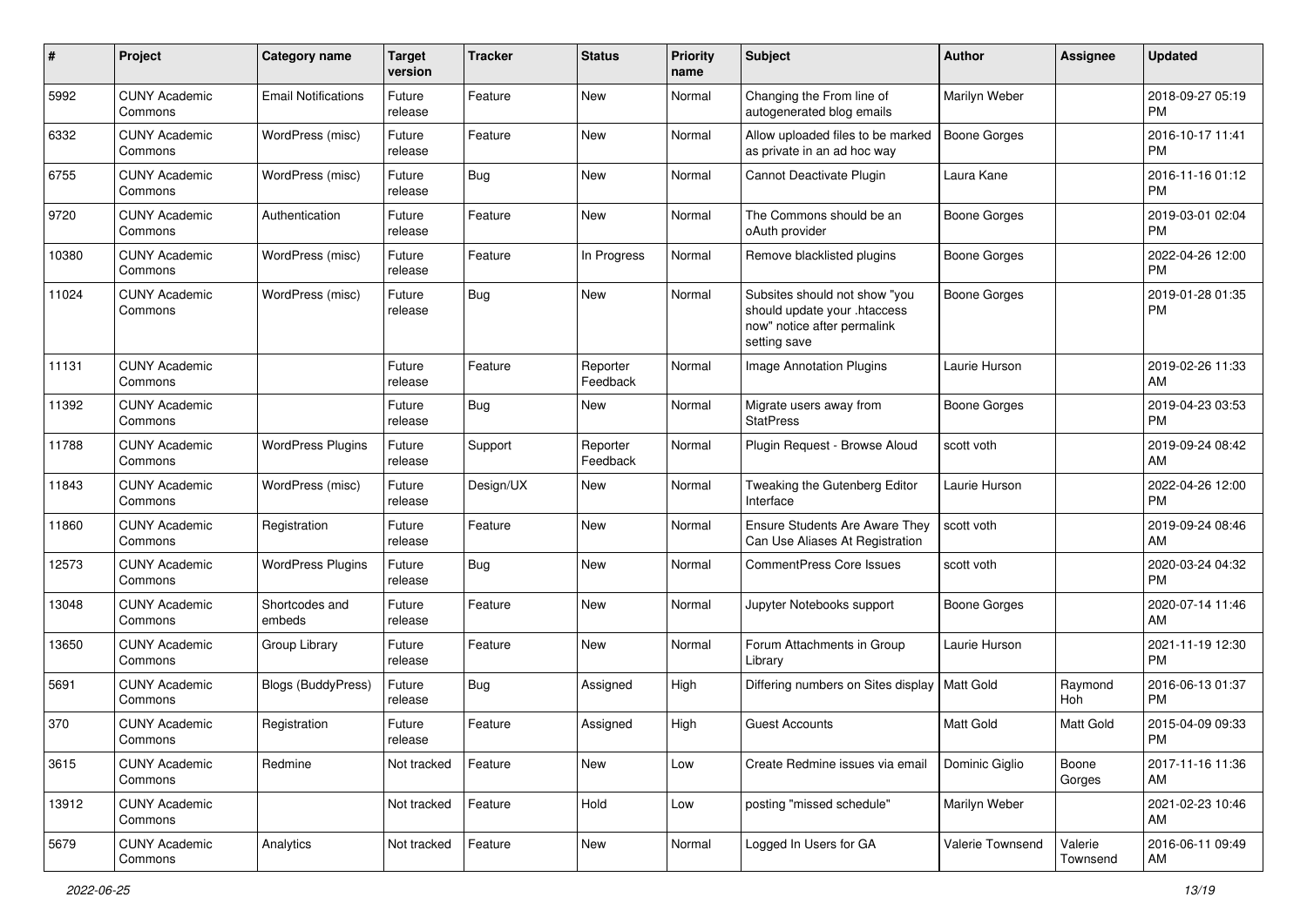| #     | <b>Project</b>                  | Category name    | <b>Target</b><br>version | Tracker       | <b>Status</b> | <b>Priority</b><br>name | <b>Subject</b>                                                                                                                               | <b>Author</b>          | Assignee            | <b>Updated</b>                |
|-------|---------------------------------|------------------|--------------------------|---------------|---------------|-------------------------|----------------------------------------------------------------------------------------------------------------------------------------------|------------------------|---------------------|-------------------------------|
| 6665  | <b>CUNY Academic</b><br>Commons |                  | Not tracked              | Publicity     | <b>New</b>    | Normal                  | Dead Link in 1.10 announcement<br>post                                                                                                       | Paige Dupont           | <b>Stephen Real</b> | 2016-12-01 03:11<br><b>PM</b> |
| 8440  | <b>CUNY Academic</b><br>Commons | Onboarding       | Not tracked              | Bug           | <b>New</b>    | Normal                  | Create Test Email Accounts for<br><b>Onboarding Project</b>                                                                                  | Stephen Real           | <b>Stephen Real</b> | 2017-08-01 09:49<br><b>PM</b> |
| 9643  | <b>CUNY Academic</b><br>Commons | <b>Publicity</b> | Not tracked              | Feature       | New           | Normal                  | Create a page on the Commons<br>for logos etc.                                                                                               | Stephen Real           | <b>Stephen Real</b> | 2018-04-24 10:53<br>AM        |
| 4070  | <b>CUNY Academic</b><br>Commons | Analytics        | Not tracked              | Support       | Assigned      | Normal                  | Request for JITP site analytics                                                                                                              | Matt Gold              | Seth Persons        | 2016-02-23 03:09<br><b>PM</b> |
| 636   | <b>CUNY Academic</b><br>Commons | WordPress (misc) | Not tracked              | Support       | Assigned      | Normal                  | Create Lynda.com-like Table of<br>Contents for Prospective Tutorial<br><b>Screencasts</b>                                                    | Matt Gold              | scott voth          | 2016-02-23 03:12<br><b>PM</b> |
| 3524  | <b>CUNY Academic</b><br>Commons | Documentation    | Not tracked              | Documentation | Assigned      | Normal                  | Post describing all you can do<br>when starting up a new<br>blog/group                                                                       | <b>Matt Gold</b>       | scott voth          | 2014-10-04 12:56<br><b>PM</b> |
| 3565  | <b>CUNY Academic</b><br>Commons | My Commons       | Not tracked              | Documentation | <b>New</b>    | Normal                  | Load Newest inconsistencies                                                                                                                  | <b>Chris Stein</b>     | scott voth          | 2015-11-09 01:16<br><b>PM</b> |
| 6115  | <b>CUNY Academic</b><br>Commons | Publicity        | Not tracked              | Feature       | Assigned      | Normal                  | create digital signage for GC                                                                                                                | Matt Gold              | scott voth          | 2016-10-11 10:09<br><b>PM</b> |
| 9908  | <b>CUNY Academic</b><br>Commons |                  | Not tracked              | Feature       | <b>New</b>    | Normal                  | Is it possible to send email<br>updates to users (or an email<br>address not on the list) for only a<br>single page AFTER being<br>prompted? | <b>Michael Shields</b> | scott voth          | 2018-06-11 01:34<br><b>PM</b> |
| 11883 | <b>CUNY Academic</b><br>Commons | Help/Codex       | Not tracked              | Support       | <b>New</b>    | Normal                  | Need Embedding Help Page<br>Update (Tableau)                                                                                                 | Anthony Wheeler        | scott voth          | 2019-09-24 08:49<br>AM        |
| 12247 | <b>CUNY Academic</b><br>Commons | Publicity        | Not tracked              | Support       | <b>New</b>    | Normal                  | <b>Screenshot of First Commons</b><br>Homepage                                                                                               | scott voth             | scott voth          | 2020-01-14 12:08<br><b>PM</b> |
| 14394 | <b>CUNY Academic</b><br>Commons |                  | Not tracked              | Feature       | <b>New</b>    | Normal                  | Commons News Site - redesign                                                                                                                 | scott voth             | scott voth          | 2021-09-14 10:46<br>AM        |
| 2612  | <b>CUNY Academic</b><br>Commons |                  | Not tracked              | Publicity     | Assigned      | Normal                  | Pinterest site for the Commons                                                                                                               | local admin            | Sarah<br>Morgano    | 2016-03-04 11:19<br>AM        |
| 4027  | <b>CUNY Academic</b><br>Commons | Commons In A Box | Not tracked              | Design/UX     | Assigned      | Normal                  | Usability review of CBOX update<br>procedures                                                                                                | Matt Gold              | Samantha<br>Raddatz | 2015-05-11 06:36<br><b>PM</b> |
| 4235  | <b>CUNY Academic</b><br>Commons |                  | Not tracked              | Design/UX     | Assigned      | Normal                  | Explore user experience around<br>comments on forum topics vs<br>docs                                                                        | Matt Gold              | Samantha<br>Raddatz | 2015-07-21 10:23<br>AM        |
| 4986  | <b>CUNY Academic</b><br>Commons | ZenDesk          | Not tracked              | Support       | Assigned      | Normal                  | Prepare documentation for<br>Zendesk re web widget                                                                                           | Matt Gold              | Samantha<br>Raddatz | 2016-02-25 03:09<br><b>PM</b> |
| 5298  | <b>CUNY Academic</b><br>Commons |                  | Not tracked              | Publicity     | <b>New</b>    | Normal                  | Survey Pop-Up Text                                                                                                                           | Samantha Raddatz       | Samantha<br>Raddatz | 2016-03-22 12:27<br><b>PM</b> |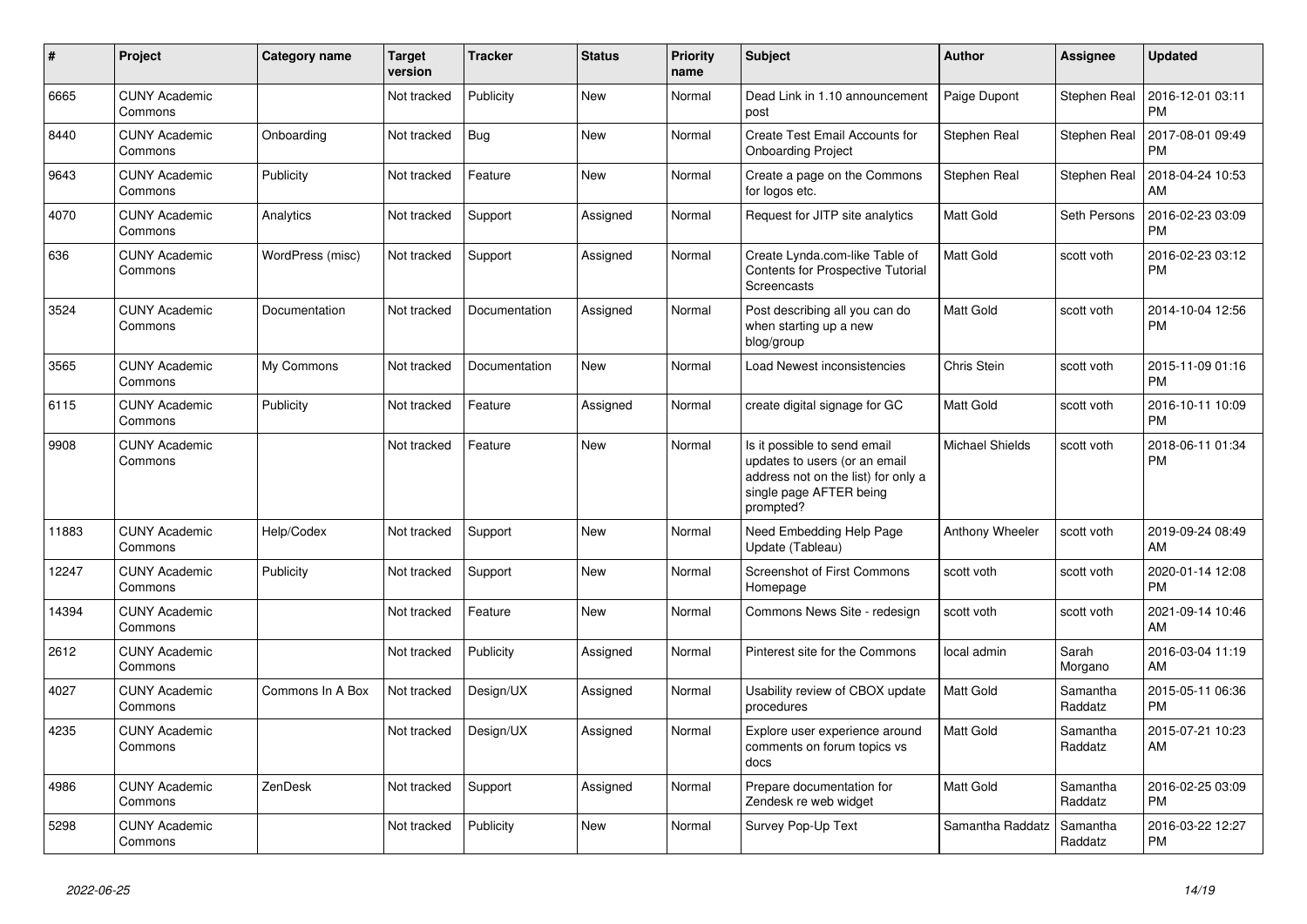| $\#$  | Project                         | <b>Category name</b>     | <b>Target</b><br>version | <b>Tracker</b> | <b>Status</b>        | <b>Priority</b><br>name | <b>Subject</b>                                                  | Author           | <b>Assignee</b>       | <b>Updated</b>                |
|-------|---------------------------------|--------------------------|--------------------------|----------------|----------------------|-------------------------|-----------------------------------------------------------------|------------------|-----------------------|-------------------------------|
| 5317  | <b>CUNY Academic</b><br>Commons | <b>Group Blogs</b>       | Not tracked              | <b>Bug</b>     | Reporter<br>Feedback | Normal                  | Notifications of New Post Didn't<br>Come                        | Luke Waltzer     | Samantha<br>Raddatz   | 2016-03-21 10:41<br><b>PM</b> |
| 3369  | <b>CUNY Academic</b><br>Commons | Reply By Email           | Not tracked              | Outreach       | Hold                 | Normal                  | Release reply by email to WP<br>plugin directory                | <b>Matt Gold</b> | Raymond<br><b>Hoh</b> | 2016-03-01 12:46<br><b>PM</b> |
| 6671  | <b>CUNY Academic</b><br>Commons | Reply By Email           | Not tracked              | Bug            | Assigned             | Normal                  | "Post too often" RBE error<br>message                           | <b>Matt Gold</b> | Raymond<br><b>Hoh</b> | 2016-11-11 09:55<br>AM        |
| 6995  | <b>CUNY Academic</b><br>Commons | Home Page                | Not tracked              | Bug            | Assigned             | Normal                  | member filter on homepage not<br>working                        | <b>Matt Gold</b> | Raymond<br>Hoh        | 2016-12-11 09:46<br><b>PM</b> |
| 7928  | <b>CUNY Academic</b><br>Commons | Group Forums             | Not tracked              | Bug            | <b>New</b>           | Normal                  | Duplicate Forum post                                            | Luke Waltzer     | Raymond<br>Hoh        | 2017-04-11 09:27<br><b>PM</b> |
| 8976  | <b>CUNY Academic</b><br>Commons | Reply By Email           | Not tracked              | Feature        | Assigned             | Normal                  | Package RBE new topics<br>posting?                              | <b>Matt Gold</b> | Raymond<br>Hoh        | 2017-12-04 02:34<br><b>PM</b> |
| 8991  | <b>CUNY Academic</b><br>Commons | Reply By Email           | Not tracked              | <b>Bug</b>     | Hold                 | Normal                  | RBE duplicate email message<br>issue                            | Matt Gold        | Raymond<br>Hoh        | 2018-02-18 08:53<br><b>PM</b> |
| 9060  | <b>CUNY Academic</b><br>Commons | Commons In A Box         | Not tracked              | Bug            | Hold                 | Normal                  | Problems with CBox image library<br>/ upload                    | Lisa Rhody       | Raymond<br>Hoh        | 2018-01-10 03:26<br><b>PM</b> |
| 9346  | <b>CUNY Academic</b><br>Commons | WordPress (misc)         | Not tracked              | Bug            | New                  | Normal                  | Clone cetls.bmcc.cuny.edu for<br>development                    | Owen Roberts     | Raymond<br><b>Hoh</b> | 2018-03-06 05:35<br><b>PM</b> |
| 9729  | <b>CUNY Academic</b><br>Commons | <b>SEO</b>               | Not tracked              | Support        | New                  | Normal                  | 503 Errors showing on<br>newlaborforum.cuny.edu                 | Diane Krauthamer | Raymond<br>Hoh        | 2018-05-22 04:48<br><b>PM</b> |
| 10262 | <b>CUNY Academic</b><br>Commons |                          | Not tracked              | <b>Bug</b>     | Reporter<br>Feedback | Normal                  | Newsletter Plugin: Broken Image<br>at Bottom of All Newsletters | Mark Webb        | Raymond<br>Hoh        | 2018-08-30 05:17<br><b>PM</b> |
| 11149 | <b>CUNY Academic</b><br>Commons |                          | Not tracked              | Support        | Reporter<br>Feedback | Normal                  | comments getting blocked                                        | Marilyn Weber    | Raymond<br>Hoh        | 2019-03-26 11:40<br>AM        |
| 11624 | <b>CUNY Academic</b><br>Commons | WordPress (misc)         | Not tracked              | Support        | New                  | Normal                  | Change pages into posts or swap<br>database for a Commons site? | Stephen Klein    | Raymond<br>Hoh        | 2019-07-09 11:04<br>AM        |
| 12004 | <b>CUNY Academic</b><br>Commons |                          | Not tracked              | Support        | Reporter<br>Feedback | Normal                  | Notifications for spam blog<br>comments                         | Gina Cherry      | Raymond<br>Hoh        | 2019-11-01 12:05<br><b>PM</b> |
| 12741 | <b>CUNY Academic</b><br>Commons | <b>WordPress Plugins</b> | Not tracked              | Support        | Reporter<br>Feedback | Normal                  | Tableau Public Viz Block                                        | Marilyn Weber    | Raymond<br>Hoh        | 2020-05-12 11:00<br>AM        |
| 13286 | <b>CUNY Academic</b><br>Commons |                          | Not tracked              | Support        | New                  | Normal                  | problem connecting with<br>WordPress app                        | Marilyn Weber    | Raymond<br><b>Hoh</b> | 2020-09-08 11:16<br>AM        |
| 13328 | <b>CUNY Academic</b><br>Commons | Group Forums             | Not tracked              | Bug            | Reporter<br>Feedback | Normal                  | cross-posting in two related<br>groups                          | Marilyn Weber    | Raymond<br>Hoh        | 2020-09-15 10:39<br><b>PM</b> |
| 13430 | <b>CUNY Academic</b><br>Commons | Reply By Email           | Not tracked              | <b>Bug</b>     | <b>New</b>           | Normal                  | Delay in RBE                                                    | Luke Waltzer     | Raymond<br>Hoh        | 2020-10-13 11:16<br>AM        |
| 14983 | CUNY Academic<br>Commons        | WordPress (misc)         | Not tracked              | Support        | Reporter<br>Feedback | Normal                  | 'Read More" tag not working                                     | Rebecca Krisel   | Raymond<br>Hoh        | 2021-11-23 01:17<br><b>PM</b> |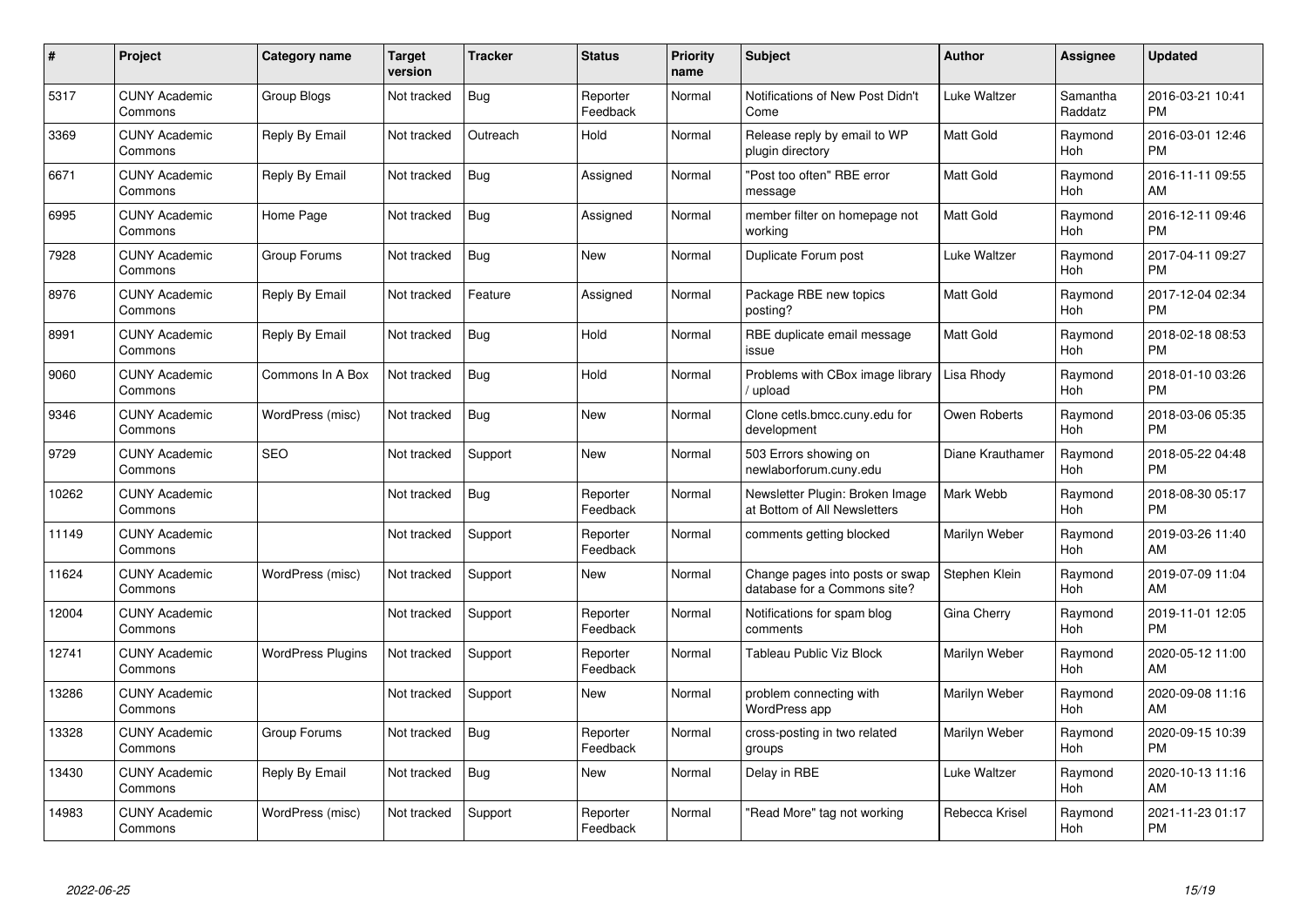| #     | Project                         | <b>Category name</b>     | <b>Target</b><br>version | <b>Tracker</b> | <b>Status</b>        | <b>Priority</b><br>name | <b>Subject</b>                                                                        | Author                  | Assignee           | <b>Updated</b>                |
|-------|---------------------------------|--------------------------|--------------------------|----------------|----------------------|-------------------------|---------------------------------------------------------------------------------------|-------------------------|--------------------|-------------------------------|
| 14994 | <b>CUNY Academic</b><br>Commons | cdev.gc.cuny.edu         | Not tracked              | Support        | In Progress          | Normal                  | Clear Cache on CDEV                                                                   | scott voth              | Raymond<br>Hoh     | 2021-12-07 03:51<br><b>PM</b> |
| 11393 | <b>CUNY Academic</b><br>Commons |                          | Not tracked              | Publicity      | <b>New</b>           | Normal                  | After 1.15 release, ceate a hero<br>slide and post about adding a site<br>to a group  | scott voth              | Patrick<br>Sweeney | 2019-05-14 10:32<br>AM        |
| 8902  | <b>CUNY Academic</b><br>Commons | Design                   | Not tracked              | Feature        | Assigned             | Normal                  | Report back on research on<br><b>BuddyPress themes</b>                                | Matt Gold               | Michael Smith      | 2017-11-10 12:31<br>PM        |
| 2175  | <b>CUNY Academic</b><br>Commons | WordPress (misc)         | Not tracked              | Support        | Assigned             | Normal                  | Subscibe 2 vs. Jetpack<br>subscription options                                        | local admin             | <b>Matt Gold</b>   | 2016-01-26 04:58<br><b>PM</b> |
| 3657  | <b>CUNY Academic</b><br>Commons | WordPress (misc)         | Not tracked              | Feature        | <b>New</b>           | Normal                  | Create alert for GC email<br>addresses                                                | Matt Gold               | <b>Matt Gold</b>   | 2016-04-14 11:29<br><b>PM</b> |
| 4972  | <b>CUNY Academic</b><br>Commons | Analytics                | Not tracked              | Bug            | <b>New</b>           | Normal                  | <b>Newsletter Analytics</b>                                                           | Stephen Real            | <b>Matt Gold</b>   | 2015-12-09 12:54<br><b>PM</b> |
| 8607  | <b>CUNY Academic</b><br>Commons |                          | Not tracked              | Support        | New                  | Normal                  | Paypal?                                                                               | Marilyn Weber           | <b>Matt Gold</b>   | 2018-05-15 01:37<br><b>PM</b> |
| 8898  | <b>CUNY Academic</b><br>Commons | Social Paper             | Not tracked              | Feature        | Assigned             | Normal                  | Usage data on docs and social<br>paper                                                | Matt Gold               | <b>Matt Gold</b>   | 2017-11-16 11:32<br>AM        |
| 9015  | <b>CUNY Academic</b><br>Commons | Groups (misc)            | Not tracked              | Outreach       | Assigned             | Normal                  | Email group admins the email<br>addresses of their groups                             | <b>Matt Gold</b>        | Matt Gold          | 2018-01-02 09:54<br>AM        |
| 10839 | <b>CUNY Academic</b><br>Commons | About page               | Not tracked              | Support        | New                  | Normal                  | <b>Mission Statement Needs</b><br>Revision                                            | scott voth              | <b>Matt Gold</b>   | 2018-12-26 10:58<br>AM        |
| 11493 | <b>CUNY Academic</b><br>Commons | Domain Mapping           | Not tracked              | Support        | Reporter<br>Feedback | Normal                  | Domain Mapping Request - Talia<br>Schaffer                                            | scott voth              | Matt Gold          | 2019-08-06 08:39<br>AM        |
| 11545 | <b>CUNY Academic</b><br>Commons | <b>WordPress Plugins</b> | Not tracked              | Support        | <b>New</b>           | Normal                  | <b>Twitter searches in WordPress</b>                                                  | Gina Cherry             | Matt Gold          | 2019-09-23 01:03<br><b>PM</b> |
| 12484 | <b>CUNY Academic</b><br>Commons |                          | Not tracked              | Support        | Reporter<br>Feedback | Normal                  | Sign up Code for COIL Course<br>starting in March                                     | Laurie Hurson           | Matt Gold          | 2020-03-02 02:26<br><b>PM</b> |
| 8837  | <b>CUNY Academic</b><br>Commons |                          | Not tracked              | Feature        | Assigned             | Normal                  | Create a form to request info from<br>people requesting premium<br>themes and plugins | <b>Matt Gold</b>        | Marilyn<br>Weber   | 2017-11-14 03:35<br><b>PM</b> |
| 9420  | <b>CUNY Academic</b><br>Commons | cuny.is                  | Not tracked              | Feature        | <b>New</b>           | Normal                  | Request for http://cuny.is/streams                                                    | Raffi<br>Khatchadourian | Marilyn<br>Weber   | 2018-04-02 10:08<br>AM        |
| 12382 | <b>CUNY Academic</b><br>Commons | Membership               | Not tracked              | Support        | <b>New</b>           | Normal                  | Email request change                                                                  | Marilyn Weber           | Marilyn<br>Weber   | 2020-02-06 12:56<br>PM        |
| 6298  | <b>CUNY Academic</b><br>Commons | User Experience          | Not tracked              | Design/UX      | Assigned             | Normal                  | Examine data from survey                                                              | Matt Gold               | Margaret<br>Galvan | 2016-10-14 12:16<br><b>PM</b> |
| 7828  | <b>CUNY Academic</b><br>Commons |                          | Not tracked              | Feature        | Assigned             | Normal                  | Theme Assessment 2017                                                                 | Margaret Galvan         | Margaret<br>Galvan | 2017-05-02 10:41<br><b>PM</b> |
| 12392 | <b>CUNY Academic</b><br>Commons | Help/Codex               | Not tracked              | Documentation  | New                  | Normal                  | <b>Updates to Common Commons</b><br>Questions on Help Page                            | scott voth              | Margaret<br>Galvan | 2020-02-11 10:53<br>AM        |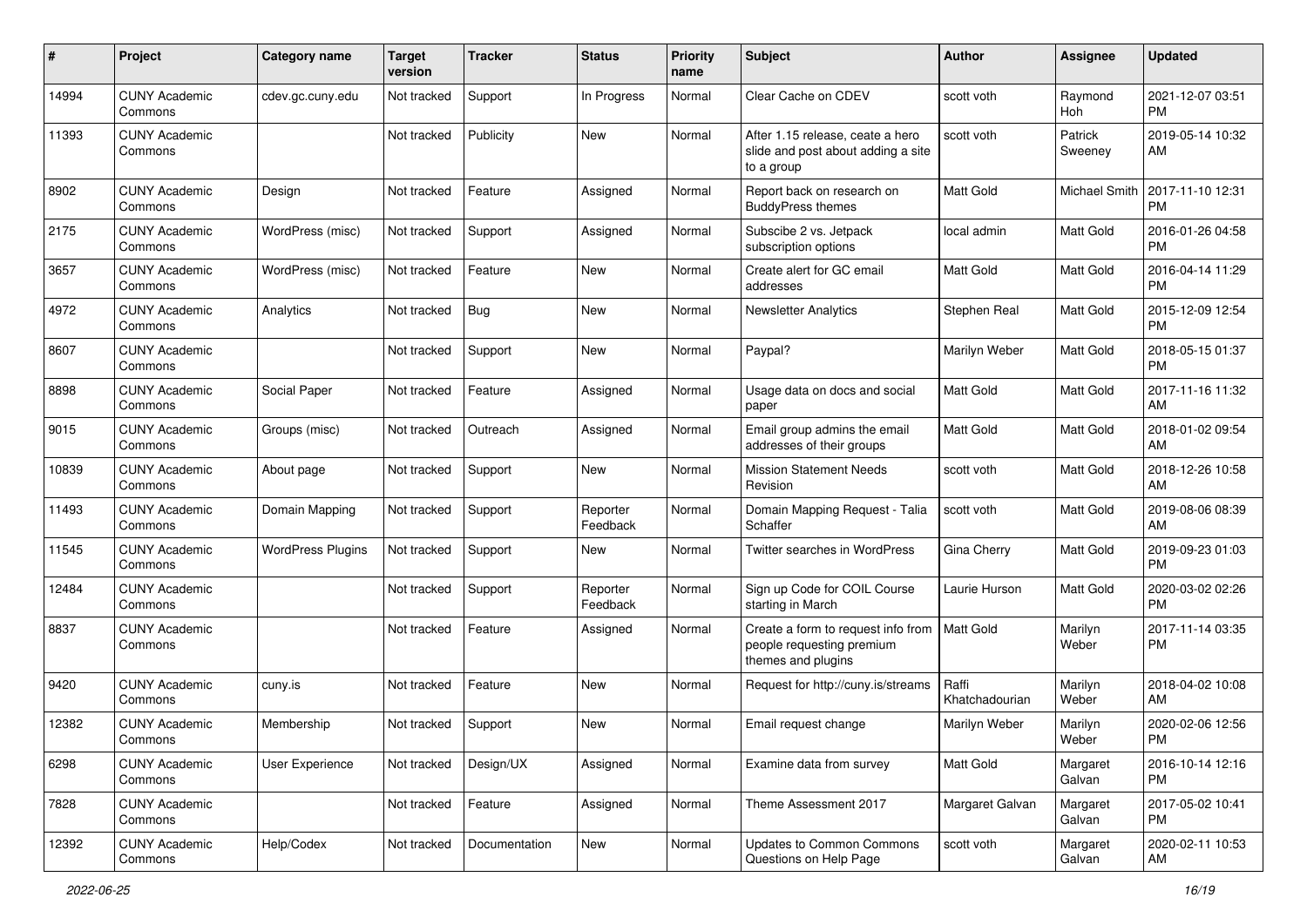| #     | <b>Project</b>                  | <b>Category name</b>       | Target<br>version | Tracker       | <b>Status</b>        | <b>Priority</b><br>name | <b>Subject</b>                                                               | <b>Author</b>           | <b>Assignee</b> | <b>Updated</b>                |
|-------|---------------------------------|----------------------------|-------------------|---------------|----------------------|-------------------------|------------------------------------------------------------------------------|-------------------------|-----------------|-------------------------------|
| 2666  | <b>CUNY Academic</b><br>Commons | About page                 | Not tracked       | Documentation | Assigned             | Normal                  | <b>Update About Text</b>                                                     | <b>Chris Stein</b>      | Luke Waltzer    | 2016-03-04 11:19<br>AM        |
| 8666  | <b>CUNY Academic</b><br>Commons | Teaching                   | Not tracked       | Documentation | Assigned             | Normal                  | Create Teaching on the<br><b>Commons Resource Page</b>                       | <b>Matt Gold</b>        | Laurie Hurson   | 2019-09-23 03:16<br><b>PM</b> |
| 11517 | <b>CUNY Academic</b><br>Commons |                            | Not tracked       | Feature       | Assigned             | Normal                  | wp-accessibility plugin should not<br>strip 'target="_blank"' by default     | <b>Boone Gorges</b>     | Laurie Hurson   | 2019-09-24 09:57<br>AM        |
| 11879 | <b>CUNY Academic</b><br>Commons |                            | Not tracked       | Bug           | <b>New</b>           | Normal                  | Hypothesis comments appearing<br>on multiple, different pdfs across<br>blogs | Laurie Hurson           | Laurie Hurson   | 2019-09-19 02:39<br><b>PM</b> |
| 14475 | <b>CUNY Academic</b><br>Commons |                            | Not tracked       | Publicity     | <b>New</b>           | Normal                  | <b>OER Showcase Page</b>                                                     | Laurie Hurson           | Laurie Hurson   | 2021-09-14 10:46<br>AM        |
| 9515  | <b>CUNY Academic</b><br>Commons | <b>WordPress Plugins</b>   | Not tracked       | Bug           | Reporter<br>Feedback | Normal                  | Text to Speech plugin - "More<br>Slowly" checkbox not working                | scott voth              | Boone<br>Gorges | 2018-06-13 02:26<br><b>PM</b> |
| 9941  | <b>CUNY Academic</b><br>Commons | Wiki                       | Not tracked       | Support       | Assigned             | Normal                  | Wiki functionality                                                           | <b>Matt Gold</b>        | Boone<br>Gorges | 2018-06-26 10:57<br>AM        |
| 9979  | <b>CUNY Academic</b><br>Commons | <b>Email Notifications</b> | Not tracked       | <b>Bug</b>    | Reporter<br>Feedback | Normal                  | Reports of slow email activation<br>emails                                   | <b>Matt Gold</b>        | Boone<br>Gorges | 2018-08-29 09:40<br><b>PM</b> |
| 10040 | <b>CUNY Academic</b><br>Commons | WordPress (misc)           | Not tracked       | Bug           | Reporter<br>Feedback | Normal                  | User doesn't see full list of themes   Matt Gold                             |                         | Boone<br>Gorges | 2018-07-25 10:12<br>AM        |
| 10794 | <b>CUNY Academic</b><br>Commons | Performance                | Not tracked       | Bug           | New                  | Normal                  | Memcached connection<br>occasionally breaks                                  | Boone Gorges            | Boone<br>Gorges | 2018-12-06 03:30<br><b>PM</b> |
| 11386 | <b>CUNY Academic</b><br>Commons | WordPress - Media          | Not tracked       | Support       | Reporter<br>Feedback | Normal                  | disappearing images                                                          | scott voth              | Boone<br>Gorges | 2019-05-14 10:32<br>AM        |
| 11449 | <b>CUNY Academic</b><br>Commons | WordPress - Media          | Not tracked       | Support       | Reporter<br>Feedback | Normal                  | Cloning Media Library for JITP<br>from Staging to Production Site            | Patrick DeDauw          | Boone<br>Gorges | 2019-05-13 12:00<br><b>PM</b> |
| 12438 | <b>CUNY Academic</b><br>Commons | Courses                    | Not tracked       | <b>Bug</b>    | <b>New</b>           | Normal                  | Site appearing twice                                                         | Laurie Hurson           | Boone<br>Gorges | 2020-02-18 01:34<br><b>PM</b> |
| 12911 | <b>CUNY Academic</b><br>Commons |                            | Not tracked       | Feature       | <b>New</b>           | Normal                  | Block access to xmlrpc.php based<br>on User-Agent                            | Boone Gorges            | Boone<br>Gorges | 2020-06-09 05:12<br><b>PM</b> |
| 13949 | <b>CUNY Academic</b><br>Commons |                            | Not tracked       | Bug           | New                  | Normal                  | Continued debugging of runaway<br>MySQL connections                          | Matt Gold               | Boone<br>Gorges | 2021-09-14 10:42<br>AM        |
| 14483 | <b>CUNY Academic</b><br>Commons | WordPress - Media          | Not tracked       | <b>Bug</b>    | Reporter<br>Feedback | Normal                  | Wordpress PDF Embed Stopped<br>Working after JITP Media Clone                | Patrick DeDauw          | Boone<br>Gorges | 2021-05-20 01:51<br><b>PM</b> |
| 14504 | <b>CUNY Academic</b><br>Commons |                            | Not tracked       | Publicity     | Reporter<br>Feedback | Normal                  | Adding showcases to home page<br>menu                                        | Laurie Hurson           | Boone<br>Gorges | 2022-01-19 03:26<br><b>PM</b> |
| 15210 | <b>CUNY Academic</b><br>Commons | Analytics                  | Not tracked       | Design/UX     | <b>New</b>           | Normal                  | Google Analytics improvements                                                | Colin McDonald          | Boone<br>Gorges | 2022-05-24 10:47<br>AM        |
| 15242 | <b>CUNY Academic</b><br>Commons | Performance                | Not tracked       | Bug           | Reporter<br>Feedback | Normal                  | Slugist site                                                                 | Raffi<br>Khatchadourian | Boone<br>Gorges | 2022-02-07 11:14<br>AM        |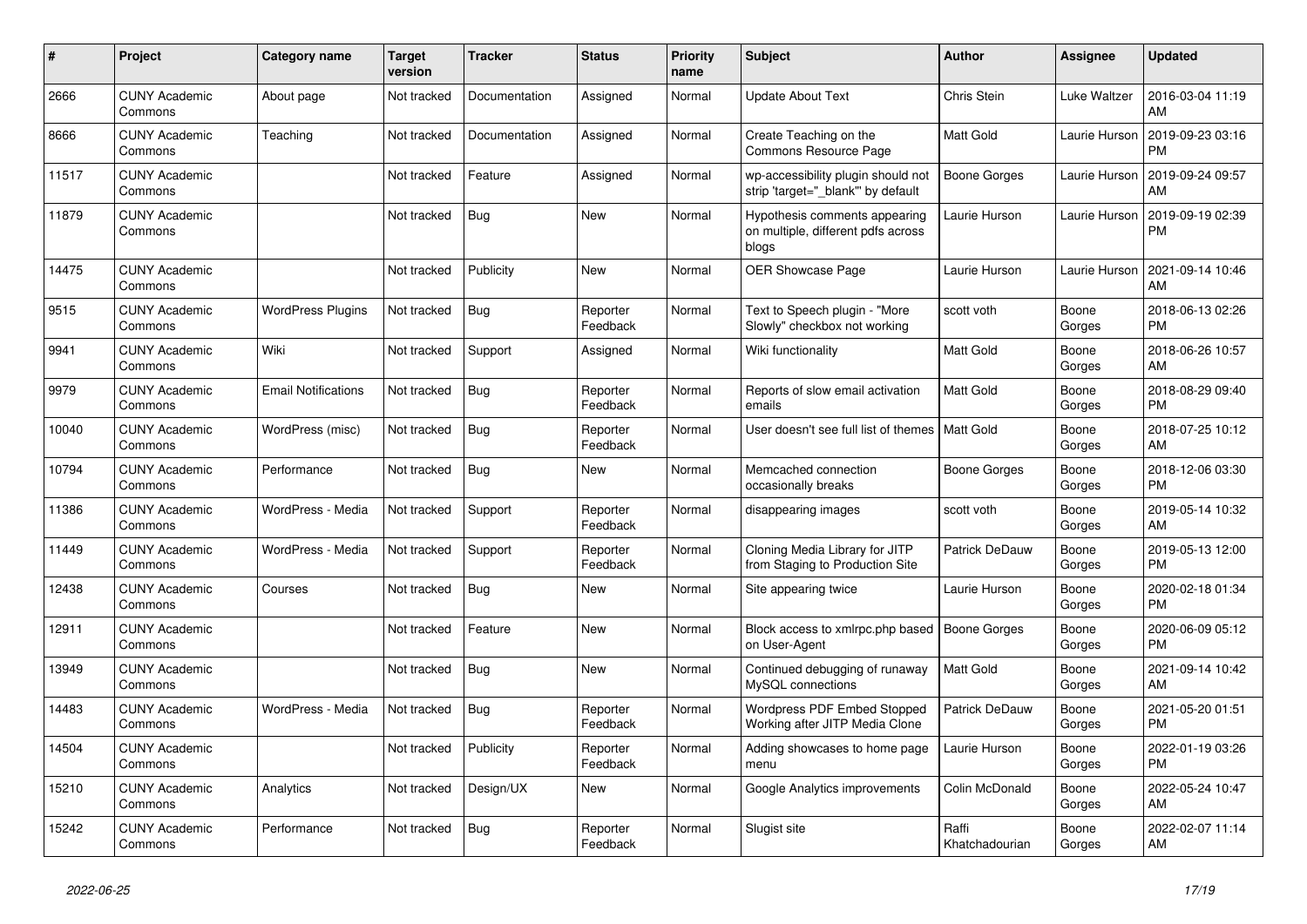| #     | Project                         | <b>Category name</b>      | Target<br>version | <b>Tracker</b> | <b>Status</b>        | <b>Priority</b><br>name | <b>Subject</b>                                                                                | <b>Author</b>           | <b>Assignee</b> | <b>Updated</b>                |
|-------|---------------------------------|---------------------------|-------------------|----------------|----------------------|-------------------------|-----------------------------------------------------------------------------------------------|-------------------------|-----------------|-------------------------------|
| 10273 | <b>CUNY Academic</b><br>Commons | Registration              | Not tracked       | Support        | Reporter<br>Feedback | Normal                  | users combining CF and campus<br>address                                                      | Marilyn Weber           |                 | 2019-09-18 10:58<br>AM        |
| 10657 | <b>CUNY Academic</b><br>Commons |                           | Not tracked       | Support        | Reporter<br>Feedback | Normal                  | child theme problems                                                                          | Marilyn Weber           |                 | 2018-11-08 01:19<br><b>PM</b> |
| 10769 | <b>CUNY Academic</b><br>Commons | <b>WordPress Themes</b>   | Not tracked       | <b>Bug</b>     | Reporter<br>Feedback | Normal                  | 2011 Theme Sidebar                                                                            | Mark Webb               |                 | 2018-12-04 04:09<br><b>PM</b> |
| 10982 | <b>CUNY Academic</b><br>Commons | Domain Mapping            | Not tracked       | Support        | Reporter<br>Feedback | Normal                  | <b>CNAME</b> question                                                                         | scott voth              |                 | 2019-01-22 04:29<br><b>PM</b> |
| 11077 | <b>CUNY Academic</b><br>Commons | Events                    | Not tracked       | Feature        | Reporter<br>Feedback | Normal                  | Show event category description<br>in event list view                                         | Raffi<br>Khatchadourian |                 | 2019-02-12 10:38<br><b>PM</b> |
| 11120 | <b>CUNY Academic</b><br>Commons | <b>WordPress Plugins</b>  | Not tracked       | <b>Bug</b>     | Reporter<br>Feedback | Normal                  | Events Manager Events Not<br>Showing Up                                                       | Mark Webb               |                 | 2019-02-27 04:10<br><b>PM</b> |
| 11415 | <b>CUNY Academic</b><br>Commons | <b>WordPress Plugins</b>  | Not tracked       | <b>Bug</b>     | Reporter<br>Feedback | Normal                  | <b>Blog Subscriptions in Jetpack</b>                                                          | Laurie Hurson           |                 | 2019-05-14 10:34<br>AM        |
| 11509 | <b>CUNY Academic</b><br>Commons |                           | Not tracked       | Support        | Reporter<br>Feedback | Normal                  | deleted Page causing a Menu<br>problem?                                                       | Marilyn Weber           |                 | 2019-06-04 09:54<br>AM        |
| 11519 | <b>CUNY Academic</b><br>Commons |                           | Not tracked       | Support        | Assigned             | Normal                  | comment option not appearing                                                                  | Marilyn Weber           |                 | 2019-09-24 10:28<br>AM        |
| 11556 | <b>CUNY Academic</b><br>Commons | Courses                   | Not tracked       | <b>Bug</b>     | Reporter<br>Feedback | Normal                  | Instructor name given in course<br>listing                                                    | Tom Harbison            |                 | 2019-06-25 04:12<br><b>PM</b> |
| 11771 | <b>CUNY Academic</b><br>Commons |                           | Not tracked       | Support        | Reporter<br>Feedback | Normal                  | post displays in sections                                                                     | Marilyn Weber           |                 | 2019-08-20 10:34<br>AM        |
| 11787 | <b>CUNY Academic</b><br>Commons |                           | Not tracked       | Support        | Reporter<br>Feedback | Normal                  | automated comments notifications   Marilyn Weber<br>on ZenDesk                                |                         |                 | 2019-08-26 06:18<br><b>PM</b> |
| 11848 | <b>CUNY Academic</b><br>Commons |                           | Not tracked       | Support        | Hold                 | Normal                  | a Dean of Faculty wants to share<br>a large file                                              | Marilyn Weber           |                 | 2019-09-24 08:44<br>AM        |
| 12198 | <b>CUNY Academic</b><br>Commons |                           | Not tracked       | <b>Bug</b>     | Reporter<br>Feedback | Normal                  | Duplicate listing in My Sites                                                                 | Tom Harbison            |                 | 2019-12-09 05:50<br><b>PM</b> |
| 12328 | <b>CUNY Academic</b><br>Commons |                           | Not tracked       | Support        | <b>New</b>           | Normal                  | Sign up Code for Non-CUNY<br>Faculty                                                          | Laurie Hurson           |                 | 2020-01-28 10:25<br>AM        |
| 12350 | <b>CUNY Academic</b><br>Commons | <b>Blogs (BuddyPress)</b> | Not tracked       | Support        | Reporter<br>Feedback | Normal                  | <b>URL</b> creation problem                                                                   | Marilyn Weber           |                 | 2020-02-03 11:27<br>AM        |
| 12352 | <b>CUNY Academic</b><br>Commons |                           | Not tracked       | Support        | <b>New</b>           | Normal                  | "posts list" page builder block<br>option                                                     | Marilyn Weber           |                 | 2020-02-03 01:29<br><b>PM</b> |
| 12360 | <b>CUNY Academic</b><br>Commons | <b>WordPress Themes</b>   | Not tracked       | <b>Bug</b>     | Reporter<br>Feedback | Normal                  | site just says "DANTE We are<br>currently in maintenance mode,<br>please check back shortly." | Marilyn Weber           |                 | 2020-02-04 12:13<br><b>PM</b> |
| 12436 | <b>CUNY Academic</b><br>Commons |                           | Not tracked       | Bug            | Assigned             | Normal                  | Nightly system downtime                                                                       | Boone Gorges            |                 | 2020-08-01 09:30<br>AM        |